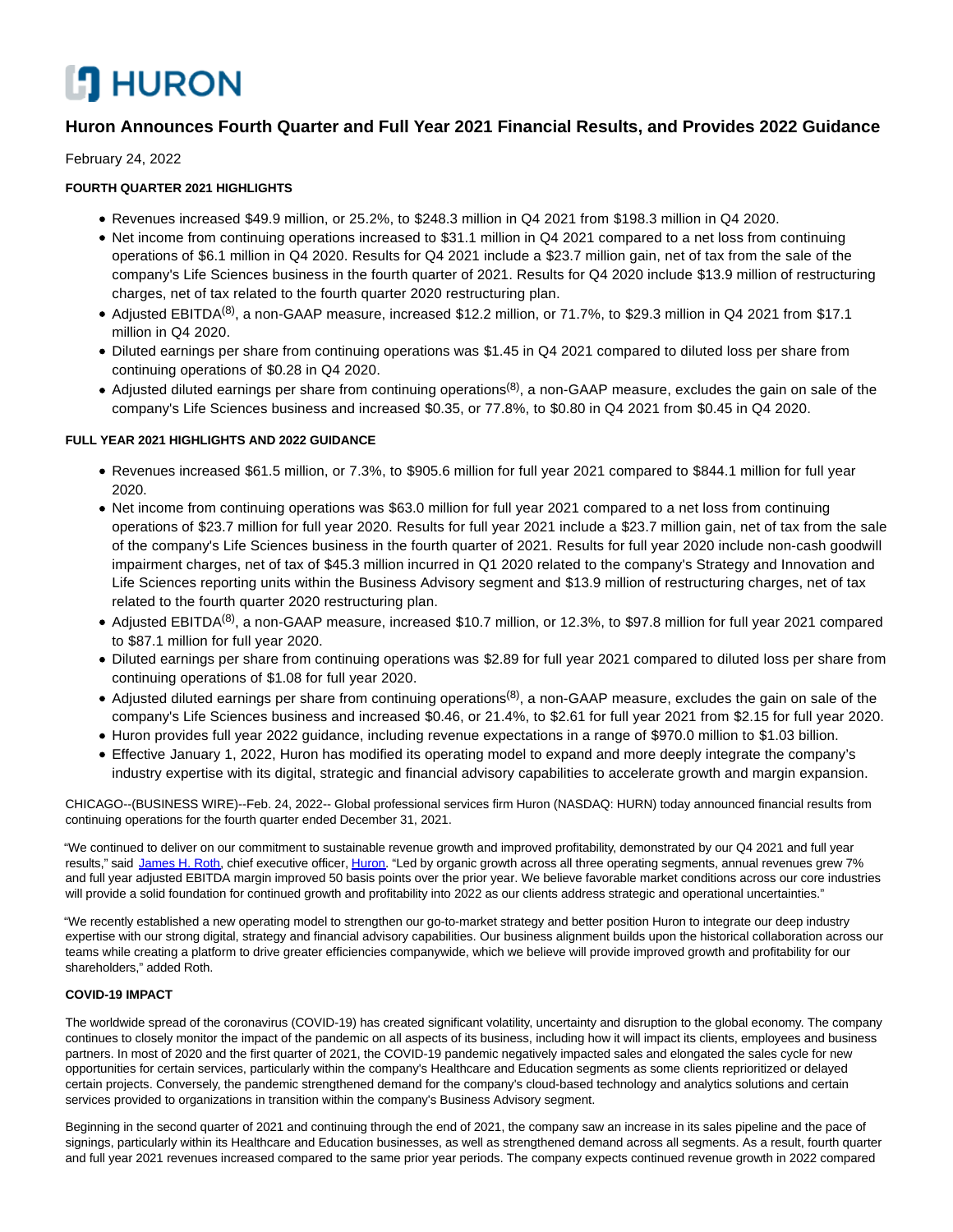to 2021.

### **FOURTH QUARTER 2021 RESULTS FROM CONTINUING OPERATIONS**

Revenues increased \$49.9 million, or 25.2%, to \$248.3 million for the fourth quarter of 2021 compared to \$198.3 million for the fourth quarter of 2020.

Net income from continuing operations increased to \$31.1 million for the fourth quarter of 2021, compared to a net loss from continuing operations of \$6.1 million for the same quarter last year. Diluted earnings per share from continuing operations was \$1.45 for the fourth quarter of 2021, compared to diluted loss per share from continuing operations of \$0.28 for the fourth quarter of 2020. Results for the fourth quarter of 2021 include a \$23.7 million gain, net of tax from the sale of the company's Life Sciences business in the fourth quarter of 2021. Results for the fourth quarter of 2020 reflect \$13.9 million of restructuring charges, net of tax related to the fourth quarter 2020 restructuring plan.

Fourth quarter 2021 earnings before interest, taxes, depreciation and amortization ("EBITDA")<sup>(8)</sup> was \$50.0 million compared to loss before interest, taxes, depreciation and amortization of \$1.9 million in the same prior year period.

In addition to using EBITDA to evaluate the company's financial performance, management uses other non-GAAP financial measures, which exclude the effect of the following items (in thousands):

|                                                       | <b>Three Months Ended</b><br>December 31, |            |
|-------------------------------------------------------|-------------------------------------------|------------|
|                                                       | 2021                                      | 2020       |
| Amortization of intangible assets                     | \$2,328                                   | \$3,138    |
| Restructuring and other charges                       | $$9,235$ $$18,748$                        |            |
| Litigation and other losses                           | \$100                                     | $s -$      |
| (Gain) loss on sale of businesses <sup>(1)</sup>      | \$ (31,510) \$1,501                       |            |
| Transaction-related expenses                          | \$1,447                                   | \$695      |
| Unrealized gain on preferred stock investment \$ -    |                                           | \$ (1,667) |
| Tax effect of adjustments                             | \$4,530                                   | \$(6, 158) |
| Foreign currency transaction losses (gains), net \$21 |                                           | \$(276)    |

 $(1)$  On November 1, 2021, the company completed the divestiture of its Life Sciences commercial and R&D strategy, pricing and market access strategy business (the "Life Sciences business"), and recognized a \$31.5 million pre-tax gain related to the sale. The Life Sciences business generated revenues of \$1.9 million in October 2021.

The average number of billable consultants<sup>(2)</sup> increased 9.7% to 2,880 in the fourth quarter of 2021 from 2,626 in the same quarter last year. Billable consultant utilization rate<sup>(3)</sup> was 70.0% during the fourth quarter of 2021 compared to 68.0% during the same period last year. Average billing rate per hour for our billable consultants<sup>(4)</sup> was \$231 for the fourth quarter of 2021 compared to \$206 for the same prior year period. The average number of full-time equivalent professionals<sup>(6)</sup> was 301 in the fourth quarter of 2021 compared to 263 for the same period in 2020. The average number of Healthcare Managed Services employees<sup>(7)</sup> was 513 in the fourth quarter of 2021 compared to 92 for the same period in 2020. This operating data has been revised from previously reported amounts as the company began assessing its operating performance by the following three employee types in the second quarter of 2021: billable consultants, full-time equivalents, and Healthcare Managed Services employees.

#### **FULL YEAR 2021 RESULTS FROM CONTINUING OPERATIONS**

 $\overline{\phantom{a}}$  , where  $\overline{\phantom{a}}$  , where  $\overline{\phantom{a}}$  ,  $\overline{\phantom{a}}$  ,  $\overline{\phantom{a}}$  ,  $\overline{\phantom{a}}$  ,  $\overline{\phantom{a}}$  ,  $\overline{\phantom{a}}$  ,  $\overline{\phantom{a}}$  ,  $\overline{\phantom{a}}$  ,  $\overline{\phantom{a}}$  ,  $\overline{\phantom{a}}$  ,  $\overline{\phantom{a}}$  ,  $\overline{\phantom{a}}$  ,  $\overline{\phantom{a}}$  ,

Revenues increased \$61.5 million, or 7.3%, to \$905.6 million for full year 2021, compared to \$844.1 million for full year 2020.

Net income from continuing operations was \$63.0 million for full year 2021, compared to a net loss from continuing operations of \$23.7 million for full year 2020. Diluted earnings per share from continuing operations was \$2.89 for full year 2021, compared to diluted loss per share from continuing operations of \$1.08 for full year 2020. Results for full year 2021 include a \$23.7 million gain, net of tax from the sale of the company's Life Sciences business in the fourth quarter of 2021. Results for full year 2020 reflect non-cash goodwill impairment charges, net of tax totaling \$45.3 million to reduce the carrying value of goodwill in the company's Strategy and Innovation and Life Sciences reporting units within the Business Advisory

Adjusted EBITDA<sup>(8)</sup> increased \$12.2 million, or 71.7%, to \$29.3 million, or 11.8% of revenues, in the fourth quarter of 2021, compared to \$17.1 million, or 8.6% of revenues, in the same quarter last year. Adjusted net income from continuing operations<sup>(8)</sup> increased \$7.0 million to \$17.2 million, or \$0.80 per diluted share, for the fourth quarter of 2021, compared to \$10.2 million, or \$0.45 per diluted share, for the quarter in 2020.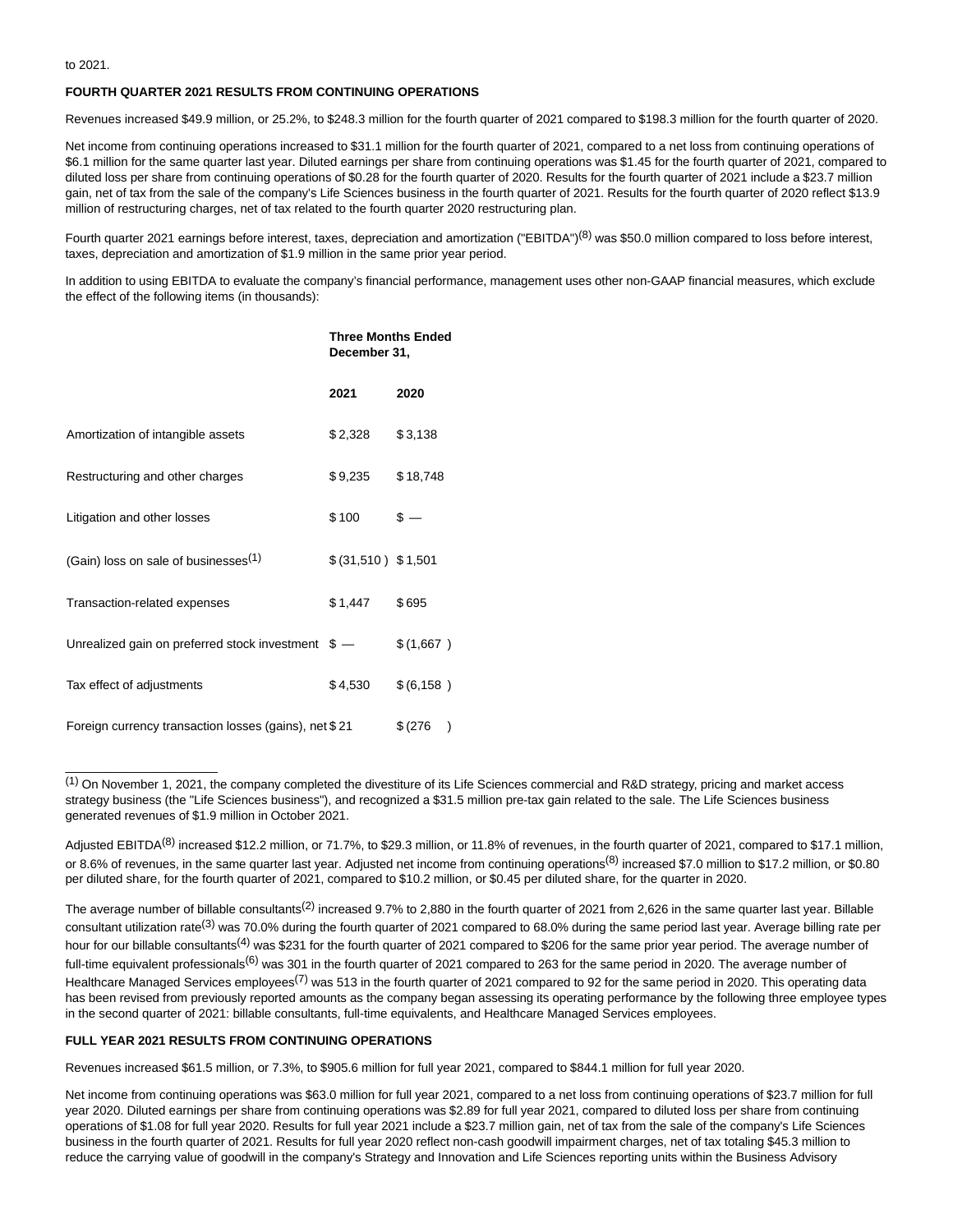segment and \$13.9 million of restructuring charges, net of tax related to the fourth quarter 2020 restructuring plan.

EBITDA<sup>(8)</sup> was \$114.5 million for the full year 2021, compared to \$5.1 million for full year 2020.

In addition to using EBITDA to evaluate the company's financial performance, management uses other non-GAAP financial measures, which exclude the effect of the following items (in thousands):

|                                                    | <b>Twelve Months Ended</b><br>December 31, |                          |  |
|----------------------------------------------------|--------------------------------------------|--------------------------|--|
|                                                    | 2021                                       | 2020                     |  |
| Amortization of intangible assets                  | \$9,251                                    | \$12,696                 |  |
| Restructuring and other charges                    | \$12,401                                   | \$21,374                 |  |
| Litigation and other losses (gains), net           | \$198                                      | \$(150<br>$\lambda$      |  |
| Goodwill impairment charges                        | $s -$                                      | \$59,816                 |  |
| Unrealized gain on preferred stock investment \$ - |                                            | \$(1,667)                |  |
| (Gain) loss on sale of businesses <sup>(1)</sup>   | \$ (31,510) \$1,603                        |                          |  |
| Transaction-related expenses                       | \$1,782                                    | \$1,132                  |  |
| Tax effect of adjustments                          | \$1,742                                    | \$(23,199)               |  |
| Foreign currency transaction losses, net           | \$419                                      | \$ (31)<br>$\mathcal{E}$ |  |

 $<sup>(1)</sup>$  On November 1, 2021, the company completed the divestiture of its Life Sciences business, and recognized a \$31.5 million pre-tax gain related to</sup> the sale. The Life Sciences business generated revenues of \$16.7 million during the ten months ended October 31, 2021.

Adjusted EBITDA<sup>(8)</sup> increased \$10.7 million, or 12.3%, to \$97.8 million, or 10.8% of revenues, for full year 2021 compared to \$87.1 million, or 10.3% of revenues, for full year 2020. Adjusted net income from continuing operations<sup>(8)</sup> increased \$9.0 million to \$56.9 million, or \$2.61 per diluted share, for full year 2021 compared to \$47.9 million, or \$2.15 per diluted share, for full year 2020.

The average number of billable consultants<sup>(2)</sup> increased 4.5% to 2,716 for full year 2021 from 2,600 for the same prior year period. Billable consultant utilization rate<sup>(3)</sup> was 71.1% for full year 2021, compared to 70.7% in the same period last year. Average billing rate per hour for billable consultants<sup>(4)</sup> was \$209 for full year 2021, compared to \$202 in the same period last year. The average number of full-time equivalent professionals<sup>(6)</sup> was 258 for full year 2021 compared to 269 for the same prior year period. The average number of Healthcare Managed Services employees<sup>(7)</sup> was 382 for full year 2021 compared to 91 for the same period in 2020. This operating data has been revised from previously reported amounts as the company began assessing its operating performance by the following three employee types in the second quarter of 2021: billable consultants, full-time equivalents, and Healthcare Managed Services employees.

#### **OPERATING SEGMENTS**

 $\_$ 

Huron's results reflect a portfolio of service offerings focused on helping clients address complex business challenges.

The company's full year 2021 revenues by operating segment as a percentage of total company revenues are as follows: Healthcare (42%); Business Advisory (32%); and Education (26%). Financial results by segment are included in the attached schedules and in Huron's forthcoming Annual Report on Form 10-K filing for the year ended December 31, 2021.

### **OUTLOOK FOR 2022**

Based on currently available information, the company provided guidance for full year 2022 revenues before reimbursable expenses in a range of \$970.0 million to \$1.03 billion. The company anticipates adjusted EBITDA as a percentage of revenues in a range of 11.3% to 12.3% and non-GAAP adjusted diluted earnings per share in a range of \$2.85 to \$3.35.

Management will provide a more detailed discussion of its outlook during the company's earnings conference call webcast.

#### **FOURTH QUARTER 2021 WEBCAST**

The company will host a webcast to discuss its financial results today, February 24, 2022, at 5:00 p.m. Eastern Time, 4:00 p.m. Central Time. The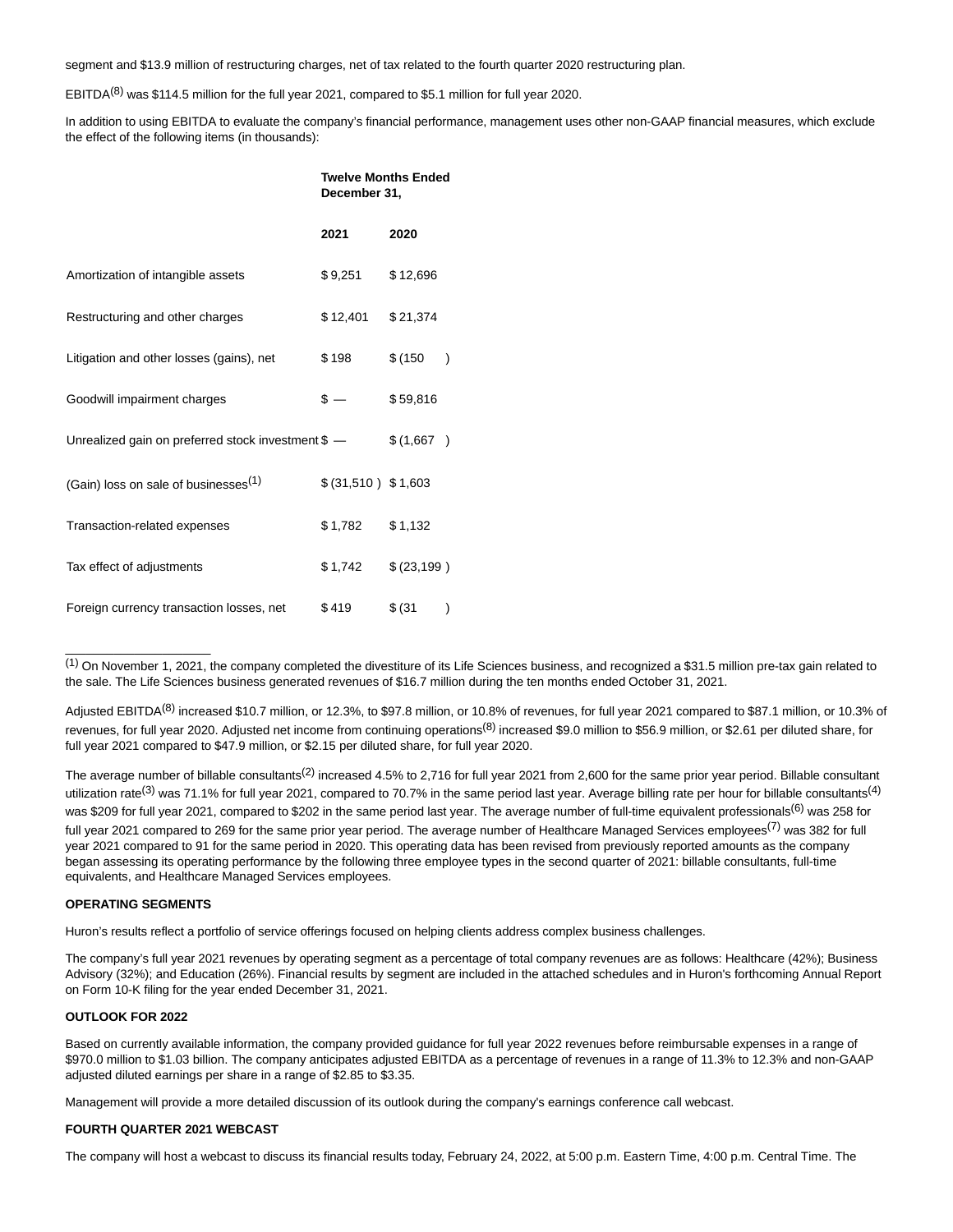conference call is being webcast by NASDAQ and can be accessed from Huron's website at [http://ir.huronconsultinggroup.com.](https://cts.businesswire.com/ct/CT?id=smartlink&url=http%3A%2F%2Fir.huronconsultinggroup.com&esheet=52584961&newsitemid=20220224005438&lan=en-US&anchor=http%3A%2F%2Fir.huronconsultinggroup.com&index=3&md5=bb3430123f48589fa33771d335be1434) A replay will be available approximately two hours after the conclusion of the webcast and for 90 days thereafter.

#### **2022 BUSINESS REALIGNMENT AND CHANGES TO SEGMENT REPORTING**

Effective January 1, 2022, Huron has modified its operating model to expand and more deeply integrate the company's industry expertise with its digital, strategic and financial advisory capabilities. The new operating model will strengthen Huron's go-to-market strategy, drive efficiencies that support margin expansion, and position the company to accelerate growth.

To align with the new operating model, effective with reporting for periods beginning January 1, 2022, the company will begin reporting under the following three industries, which will be the company's reportable segments: Healthcare, Education and Commercial. The Commercial segment will include all industries outside of healthcare and education, including, but not limited to, financial services and energy and utilities. In the new reporting structure, each segment will include all revenues and costs associated with engagements delivered in the respective industry segment. The new Healthcare and Education segments will include some revenues and costs historically reported in the Business Advisory segment and the Healthcare segment will include certain revenues and costs historically reported in the Education segment. The company will also provide revenue reporting across two principal capabilities: i) Consulting and Managed Services and ii) Digital. These changes will provide greater transparency for investors by improving visibility into the core drivers of the business.

Supplemental materials that include unaudited recast summary financial information and other operating data according to the new reporting segments can be found on the investor relations section of Huron's website at [http://ir.huronconsultinggroup.com.](https://cts.businesswire.com/ct/CT?id=smartlink&url=http%3A%2F%2Fir.huronconsultinggroup.com&esheet=52584961&newsitemid=20220224005438&lan=en-US&anchor=http%3A%2F%2Fir.huronconsultinggroup.com&index=4&md5=d96dfc75726d86b2fbb4a3f74d02ed9f)

#### **VIRTUAL INVESTOR DAY**

Huron will host an Investor Day on Tuesday, March 29, 2022. The Investor Day will be held virtually and begin at 9:00 a.m. Eastern Time (8:00 a.m. Central Time). Interested parties are encouraged to pre-register for the even[t here a](https://cts.businesswire.com/ct/CT?id=smartlink&url=https%3A%2F%2Fonlinexperiences.com%2Fscripts%2FServer.nxp%3FLASCmd%3DAI%3A4%3BF%3AQS%2110100%26ShowUUID%3DD37AAE6B-215D-477D-A69D-0CCDBB847169&esheet=52584961&newsitemid=20220224005438&lan=en-US&anchor=here&index=5&md5=595d8f862370c24df8206830c1180a73)nd log in to the webcast approximately 10 minutes prior to the start of the event.

Chief executive officer James H. Roth, chief financial officer John D. Kelly, president and chief operating officer C. Mark Hussey and other members of Huron's leadership team will provide an update on the company's strategy and segment reporting changes. In addition to management's prepared remarks, there will be a question-and-answer session.

After the conclusion of the event, a transcript and a replay of the video webcast, including the Q&A session, will be available on the investor relations section of Huron's website at [http://ir.huronconsultinggroup.com a](https://cts.businesswire.com/ct/CT?id=smartlink&url=http%3A%2F%2Fir.huronconsultinggroup.com&esheet=52584961&newsitemid=20220224005438&lan=en-US&anchor=http%3A%2F%2Fir.huronconsultinggroup.com&index=6&md5=445edacf81e24dce7af93d6a0e125d7c)nd will be available for one year.

## **USE OF NON-GAAP FINANCIAL MEASURES**(8)

In evaluating the company's financial performance and outlook, management uses EBITDA, adjusted EBITDA, adjusted EBITDA as a percentage of revenues, adjusted net income from continuing operations, and adjusted diluted earnings per share from continuing operations, which are non-GAAP measures. Management uses these non-GAAP financial measures to gain an understanding of the company's comparative operating performance (when comparing such results with previous periods or forecasts). These non-GAAP financial measures are used by management in their financial and operating decision making because management believes they reflect the company's ongoing business in a manner that allows for meaningful period-to-period comparisons. Management also uses these non-GAAP financial measures when publicly providing their business outlook, for internal management purposes, and as a basis for evaluating potential acquisitions and dispositions. Management believes that these non-GAAP financial measures provide useful information to investors and others in understanding and evaluating Huron's current operating performance and future prospects in the same manner as management does, if they so choose, and in comparing in a consistent manner Huron's current financial results with Huron's past financial results. Investors should recognize that these non-GAAP measures might not be comparable to similarly titled measures of other companies. These measures should be considered in addition to, and not as a substitute for or superior to, any measure of performance, cash flows or liquidity prepared in accordance with accounting principles generally accepted in the United States.

Management has provided its outlook regarding adjusted EBITDA and adjusted diluted earnings per share, both of which are non-GAAP financial measures and exclude certain charges. Management has not reconciled these non-GAAP financial measures to the corresponding GAAP financial measures because guidance for the various reconciling items is not provided. Management is unable to provide guidance for these reconciling items because they cannot determine their probable significance, as certain items are outside of the company's control and cannot be reasonably predicted since these items could vary significantly from period to period. Accordingly, reconciliations to the corresponding GAAP financial measures are not available without unreasonable effort.

#### **ABOUT HURON**

Huron is a global consultancy that collaborates with clients to drive strategic growth, ignite innovation and navigate constant change. Through a combination of strategy, expertise and creativity, we help clients accelerate operational, digital and cultural transformation, enabling the change they need to own their future. By embracing diverse perspectives, encouraging new ideas and challenging the status quo, we create sustainable results for the organizations we serve. Learn more a[t www.huronconsultinggroup.com.](https://cts.businesswire.com/ct/CT?id=smartlink&url=http%3A%2F%2Fwww.huronconsultinggroup.com&esheet=52584961&newsitemid=20220224005438&lan=en-US&anchor=www.huronconsultinggroup.com&index=7&md5=ac7ba2241d699a45c19ace5ae7baa360)

Statements in this press release that are not historical in nature, including those concerning the company's current expectations about its future results, are "forward-looking" statements as defined in Section 21E of the Securities Exchange Act of 1934, as amended, and the Private Securities Litigation Reform Act of 1995. Forward-looking statements are identified by words such as "may," "should," "expects," "provides," "anticipates," "assumes," "can," "will," "meets," "could," "likely," "intends," "might," "predicts," "seeks," "would," "believes," "estimates," "plans," "continues," "guidance," or "outlook" or similar expressions. These forward-looking statements reflect the company's current expectations about future requirements and needs, results, levels of activity, performance, or achievements. Some of the factors that could cause actual results to differ materially from the forward-looking statements contained herein include, without limitation: the impact of the COVID-19 pandemic on the economy, our clients and client demand for our services, and our ability to sell and provide services, including the measures taken by governmental authorities and businesses in response to the pandemic, which may cause or contribute to other risks and uncertainties that we face; failure to achieve expected utilization rates, billing rates and the number of revenue-generating professionals; inability to expand or adjust our service offerings in response to market demands; our dependence on renewal of client-based services; dependence on new business and retention of current clients and qualified personnel; failure to maintain third-party provider relationships and strategic alliances; inability to license technology to and from third parties; the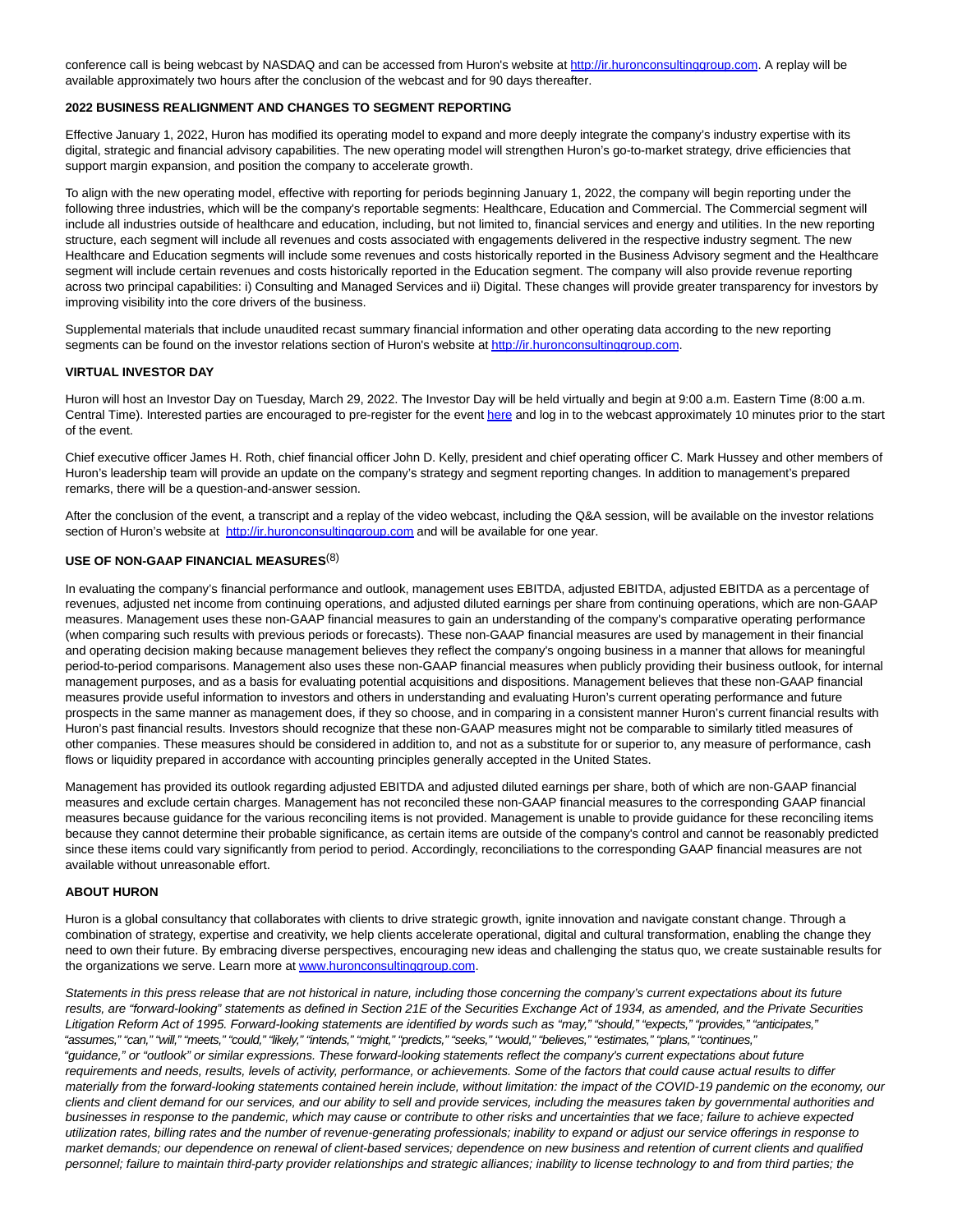impairment of goodwill; various factors related to income and other taxes; difficulties in successfully integrating the businesses we acquire and achieving expected benefits from such acquisitions; risks relating to privacy, information security, and related laws and standards; and a general downturn in market conditions. These forward-looking statements involve known and unknown risks, uncertainties, and other factors, including, among others, those described under "Item 1A. Risk Factors" in Huron's Annual Report on Form 10-K for the year ended December 31, 2021 that may cause actual results, levels of activity, performance or achievements to be materially different from any anticipated results, levels of activity, performance, or achievements expressed or implied by these forward-looking statements. The company disclaims any obligation to update or revise any forwardlooking statements as a result of new information or future events, or for any other reason.

## **HURON CONSULTING GROUP INC.**

#### **CONSOLIDATED STATEMENTS OF OPERATIONS AND OTHER COMPREHENSIVE INCOME (LOSS)**

#### **(In thousands, except per share amounts)**

**(Unaudited)**

|                                                                                                                     | December 31, | <b>Three Months Ended</b> | <b>Twelve Months Ended</b><br>December 31, |              |  |
|---------------------------------------------------------------------------------------------------------------------|--------------|---------------------------|--------------------------------------------|--------------|--|
|                                                                                                                     | 2021         | 2020                      | 2021                                       | 2020         |  |
| Revenues and reimbursable expenses:                                                                                 |              |                           |                                            |              |  |
| Revenues                                                                                                            | \$248,294    | \$198,347                 | \$905,640                                  | \$844,127    |  |
| Reimbursable expenses                                                                                               | 12,442       | 1,754                     | 21,318                                     | 26,887       |  |
| Total revenues and reimbursable expenses                                                                            | 260,736      | 200,101                   | 926,958                                    | 871,014      |  |
| Direct costs and reimbursable expenses (exclusive of depreciation and amortization shown in<br>operating expenses): |              |                           |                                            |              |  |
| Direct costs                                                                                                        | 173,233      | 141,207                   | 636,776                                    | 592,428      |  |
| Amortization of intangible assets and software development costs                                                    | 1,058        | 1,361                     | 3,803                                      | 5,366        |  |
| Reimbursable expenses                                                                                               | 12,136       | 1,823                     | 21,369                                     | 26,918       |  |
| Total direct costs and reimbursable expenses                                                                        | 186,427      | 144,391                   | 661,948                                    | 624,712      |  |
| Operating expenses and other losses (gains), net:                                                                   |              |                           |                                            |              |  |
| Selling, general and administrative expenses                                                                        | 49,410       | 43,822                    | 177,886                                    | 170,686      |  |
| Restructuring charges                                                                                               | 9,235        | 18,748                    | 12,401                                     | 20,525       |  |
| Litigation and other losses (gains)                                                                                 | 100          |                           | 198                                        | (150)<br>- 1 |  |
| Depreciation and amortization                                                                                       | 5,400        | 5,794                     | 21,686                                     | 24,277       |  |
| Goodwill impairment charges                                                                                         |              |                           |                                            | 59,816       |  |
| Total operating expenses and other losses (gains), net                                                              | 64,145       | 68,364                    | 212,171                                    | 275,154      |  |
| Operating income (loss)                                                                                             | 10,164       | (12, 654)                 | 52,839                                     | (28, 852)    |  |

**Other income (expense), net:**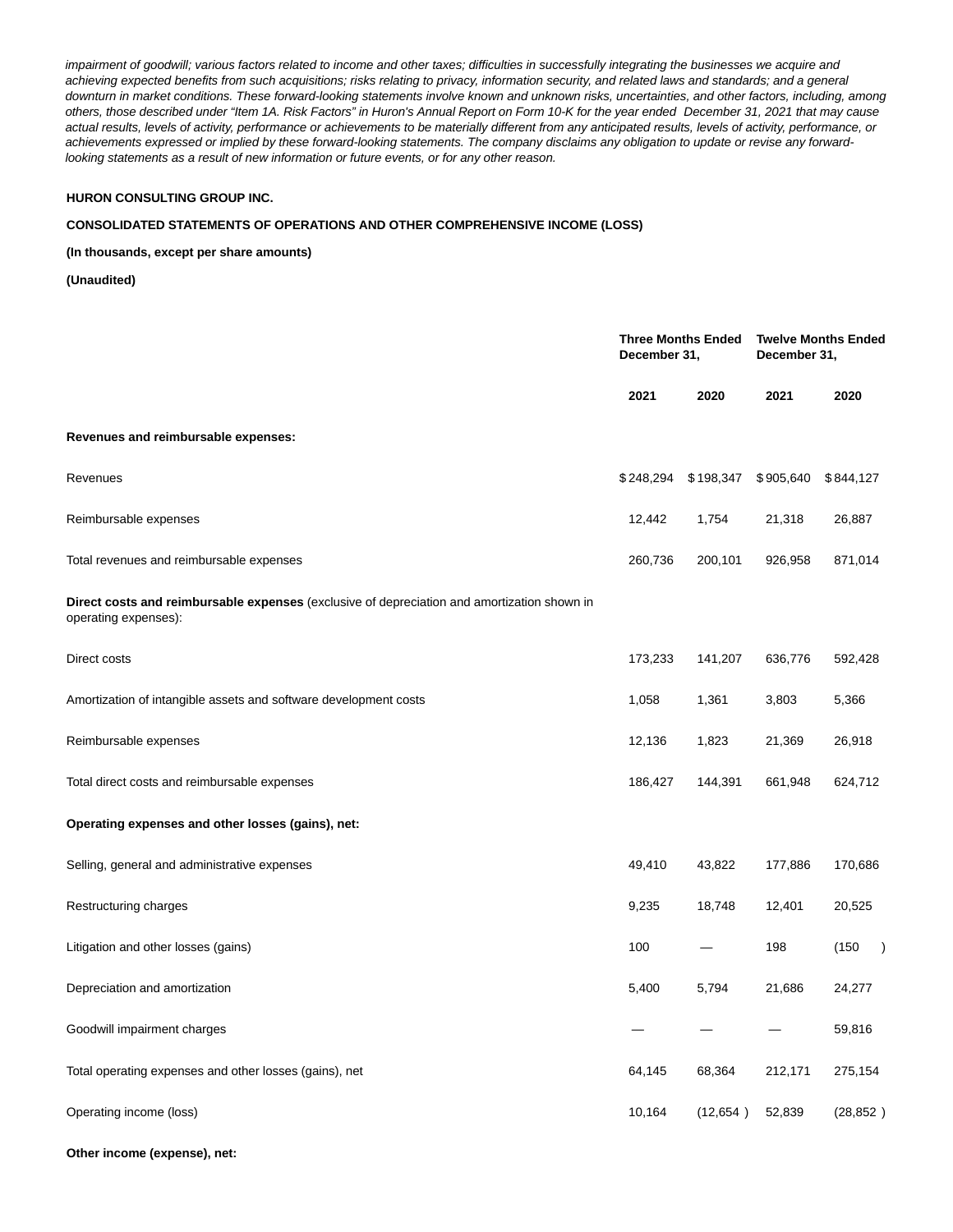| Interest expense, net of interest income                               | (2, 185) | (1,776)                     | (8, 150)           | (9,292)                   |
|------------------------------------------------------------------------|----------|-----------------------------|--------------------|---------------------------|
| Other income, net                                                      | 33,170   | 3,584                       | 35,347             | 4,271                     |
| Total other income (expense), net                                      | 30,985   | 1,808                       | 27,197             | (5,021)                   |
| Income (loss) from continuing operations before taxes                  | 41,149   | (10, 846)                   | 80,036             | (33, 873)                 |
| Income tax expense (benefit)                                           | 10,091   | (4,742)                     | 17,049             | (10, 155)                 |
| Net income (loss) from continuing operations                           | 31,058   | (6, 104)                    | 62,987             | (23, 718)                 |
| Loss from discontinued operations, net of tax                          |          | (33)                        |                    | (122)<br>$\rightarrow$    |
| Net income (loss)                                                      | \$31,058 | \$ (6,137) \$62,987         |                    | \$(23,840)                |
| Net earnings (loss) per basic share:                                   |          |                             |                    |                           |
| Net income (loss) from continuing operations                           | \$1.48   | \$ (0.28)                   | 32.94              | \$(1.08)<br>$\rightarrow$ |
| Loss from discontinued operations, net of tax                          |          |                             |                    | (0.01)<br>$\rightarrow$   |
| Net income (loss)                                                      | \$1.48   | \$(0.28)                    | 32.94              | \$(1.09)<br>$\rightarrow$ |
| Net earnings (loss) per diluted share:                                 |          |                             |                    |                           |
| Net income (loss) from continuing operations                           | \$1.45   | \$ (0.28)                   | 32.89              | \$(1.08)<br>$\rightarrow$ |
| Loss from discontinued operations, net of tax                          |          |                             |                    | (0.01)<br>$\rightarrow$   |
| Net income (loss)                                                      | \$1.45   | \$(0.28)                    | $)$ \$2.89         | \$(1.09)<br>$\rightarrow$ |
| Weighted average shares used in calculating earnings (loss) per share: |          |                             |                    |                           |
| Basic                                                                  | 21,039   | 21,903                      | 21,439             | 21,882                    |
| Diluted                                                                | 21,466   | 21,903                      | 21,809             | 21,882                    |
| <b>Comprehensive income (loss):</b>                                    |          |                             |                    |                           |
| Net income (loss)                                                      | \$31,058 | $$(6,137)$ \; \$62,987      |                    | \$(23,840)                |
| Foreign currency translation adjustments, net of tax                   | (1, 161) | 642                         | (925)<br>$\lambda$ | 348                       |
| Unrealized gain on investment, net of tax                              | 3,237    | 2,374                       | 1,169              | 1,323                     |
| Unrealized gain (loss) on cash flow hedging instruments, net of tax    | 1,579    | 87                          | 3,535              | (3,546)                   |
| Other comprehensive income (loss)                                      | 3,655    | 3,103                       | 3,779              | (1,875)                   |
| Comprehensive income (loss)                                            | \$34,713 | \$ (3,034)<br>$\rightarrow$ | \$66,766           | \$(25,715)                |

**HURON CONSULTING GROUP INC.**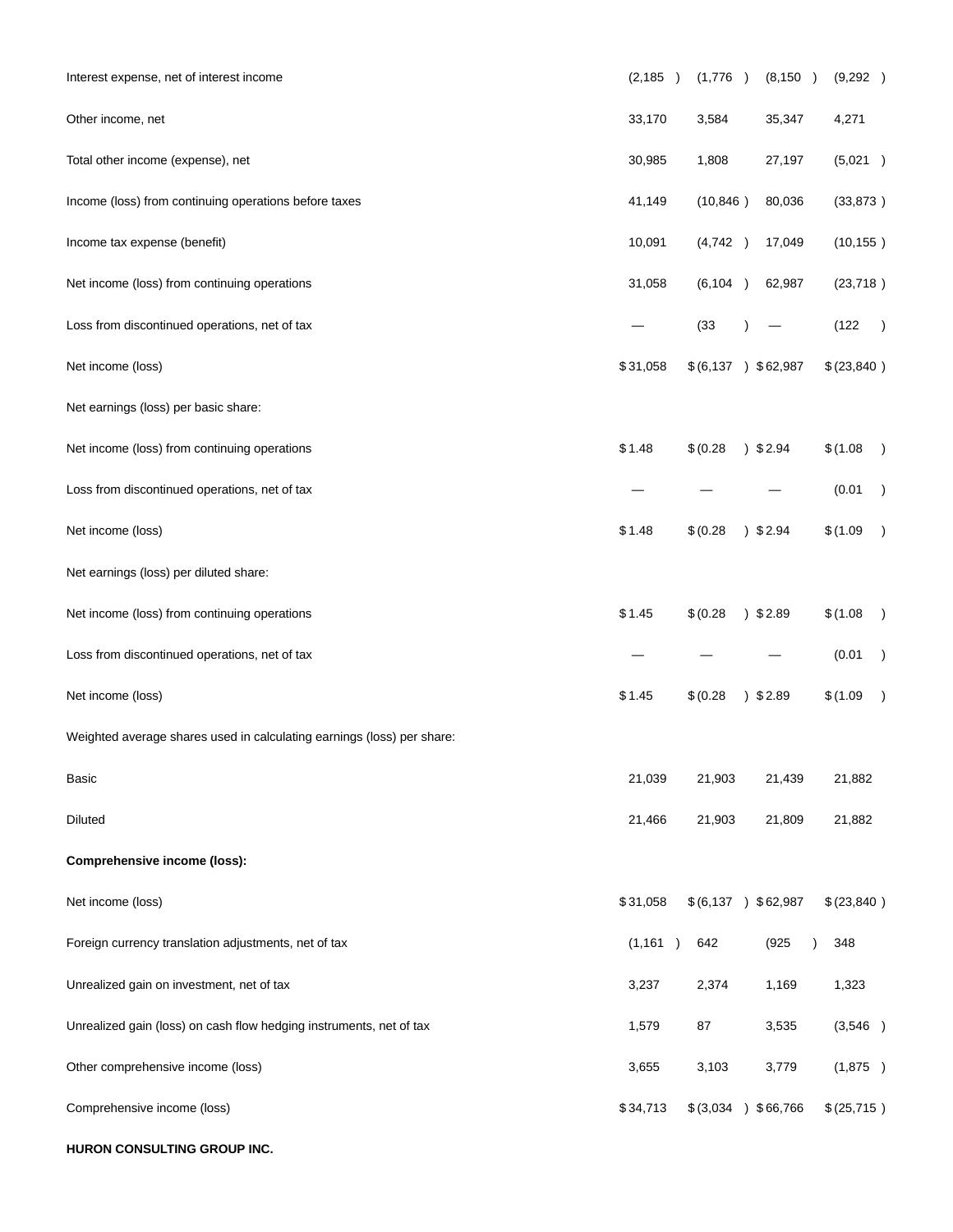## **CONSOLIDATED BALANCE SHEETS**

## **(In thousands, except share and per share amounts)**

|                                                | December<br>31,<br>2021 | <b>December</b><br>31,<br>2020 |
|------------------------------------------------|-------------------------|--------------------------------|
| <b>Assets</b>                                  |                         |                                |
| Current assets:                                |                         |                                |
| Cash and cash equivalents                      | \$20,781                | \$67,177                       |
| Receivables from clients, net                  | 122,316                 | 87,687                         |
| Unbilled services, net                         | 91,285                  | 53,959                         |
| Income tax receivable                          | 8,071                   | 5,121                          |
| Prepaid expenses and other current assets      | 15,229                  | 16,569                         |
| Total current assets                           | 257,682                 | 230,513                        |
| Property and equipment, net                    | 31,004                  | 29,093                         |
| Deferred income taxes, net                     | 1,804                   | 4,191                          |
| Long-term investments                          | 72,584                  | 71,030                         |
| Operating lease right-of-use assets            | 35,311                  | 39,360                         |
| Other non-current assets                       | 68,191                  | 62,068                         |
| Intangible assets, net                         | 31,894                  | 20,483                         |
| Goodwill                                       | 620,879                 | 594,237                        |
| <b>Total assets</b>                            | \$1,119,349             | \$1,050,975                    |
| Liabilities and stockholders' equity           |                         |                                |
| Current liabilities:                           |                         |                                |
| Accounts payable                               | \$13,621                | \$648                          |
| Accrued expenses and other current liabilities | 22,519                  | 14,874                         |
| Accrued payroll and related benefits           | 139,131                 | 133,830                        |
| Current maturities of long-term debt           | 559                     | 499                            |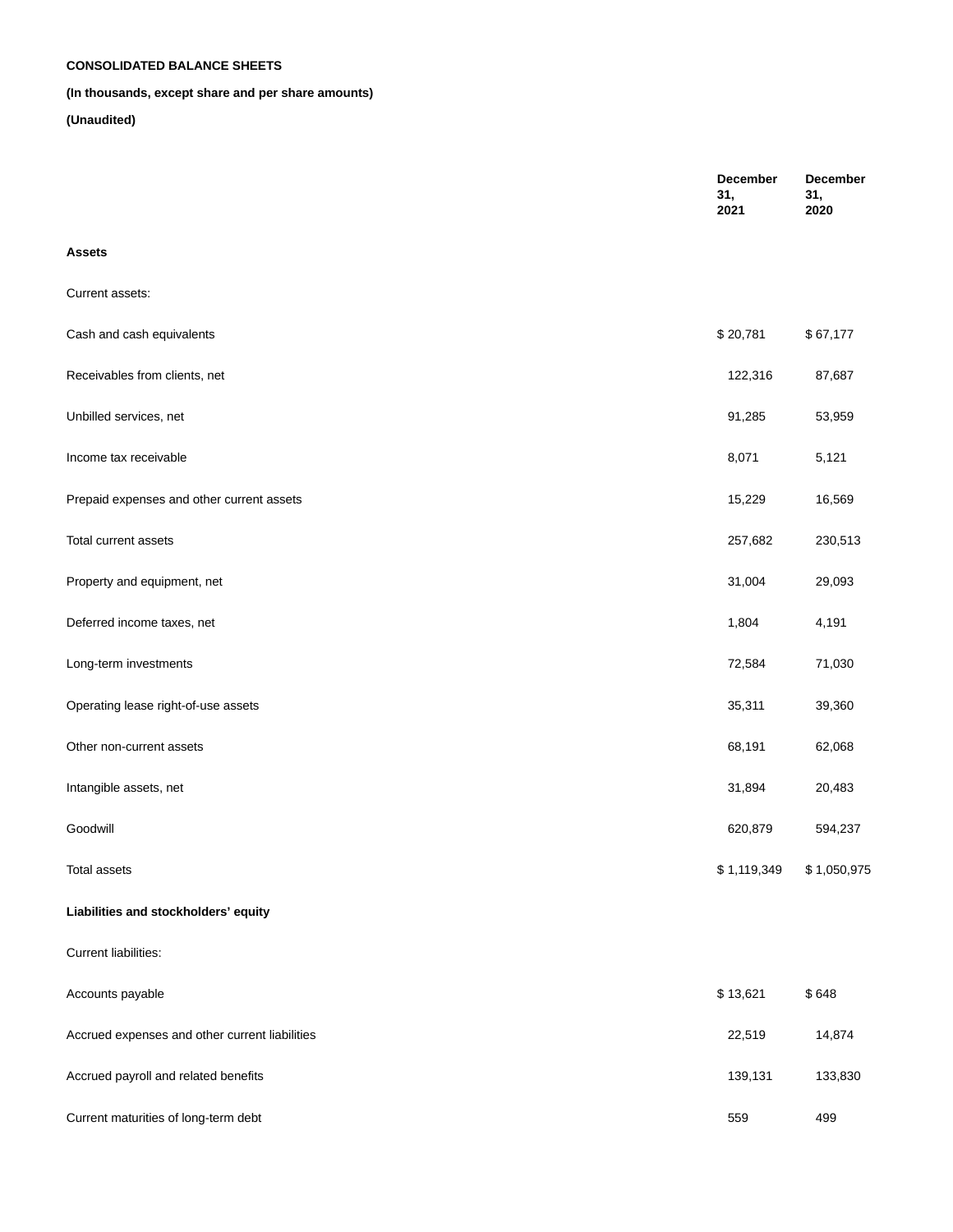| Current maturities of operating lease liabilities                                                                       |                                            |            | 10,142                 | 8,771                   |
|-------------------------------------------------------------------------------------------------------------------------|--------------------------------------------|------------|------------------------|-------------------------|
| Deferred revenues                                                                                                       |                                            |            | 19,212                 | 28,247                  |
| <b>Total current liabilities</b>                                                                                        |                                            |            | 205,184                | 186,869                 |
| Non-current liabilities:                                                                                                |                                            |            |                        |                         |
| Deferred compensation and other liabilities                                                                             |                                            |            | 43,458                 | 47,131                  |
| Long-term debt, net of current portion                                                                                  |                                            |            | 232,221                | 202,780                 |
| Operating lease liabilities, net of current portion                                                                     |                                            |            | 54,313                 | 61,825                  |
| Deferred income taxes, net                                                                                              |                                            |            | 12,273                 | 428                     |
| Total non-current liabilities                                                                                           |                                            |            | 342,265                | 312,164                 |
| <b>Commitments and contingencies</b>                                                                                    |                                            |            |                        |                         |
| Stockholders' equity                                                                                                    |                                            |            |                        |                         |
| Common stock; \$0.01 par value; 500,000,000 shares authorized; 24,364,814 and 25,346,916 shares issued,<br>respectively |                                            |            | 239                    | 246                     |
| Treasury stock, at cost, 2,495,172 and 2,584,119 shares, respectively                                                   |                                            |            | (135,969)<br>$\lambda$ | (129, 886)<br>$\lambda$ |
| Additional paid-in capital                                                                                              |                                            |            | 413,794                | 454,512                 |
| Retained earnings                                                                                                       |                                            |            | 276,996                | 214,009                 |
| Accumulated other comprehensive income                                                                                  |                                            |            | 16,840                 | 13,061                  |
| Total stockholders' equity                                                                                              |                                            |            | 571,900                | 551,942                 |
| Total liabilities and stockholders' equity                                                                              |                                            |            | \$1,119,349            | \$1,050,975             |
| HURON CONSULTING GROUP INC.                                                                                             |                                            |            |                        |                         |
| <b>CONSOLIDATED STATEMENTS OF CASH FLOWS</b>                                                                            |                                            |            |                        |                         |
| (In thousands)                                                                                                          |                                            |            |                        |                         |
| (Unaudited)                                                                                                             |                                            |            |                        |                         |
|                                                                                                                         | <b>Twelve Months Ended</b><br>December 31, |            |                        |                         |
|                                                                                                                         | 2021                                       | 2020       |                        |                         |
| Cash flows from operating activities:                                                                                   |                                            |            |                        |                         |
| Net income (loss)                                                                                                       | \$62,987                                   | \$(23,840) |                        |                         |

Adjustments to reconcile net income (loss) to cash flows from operating activities: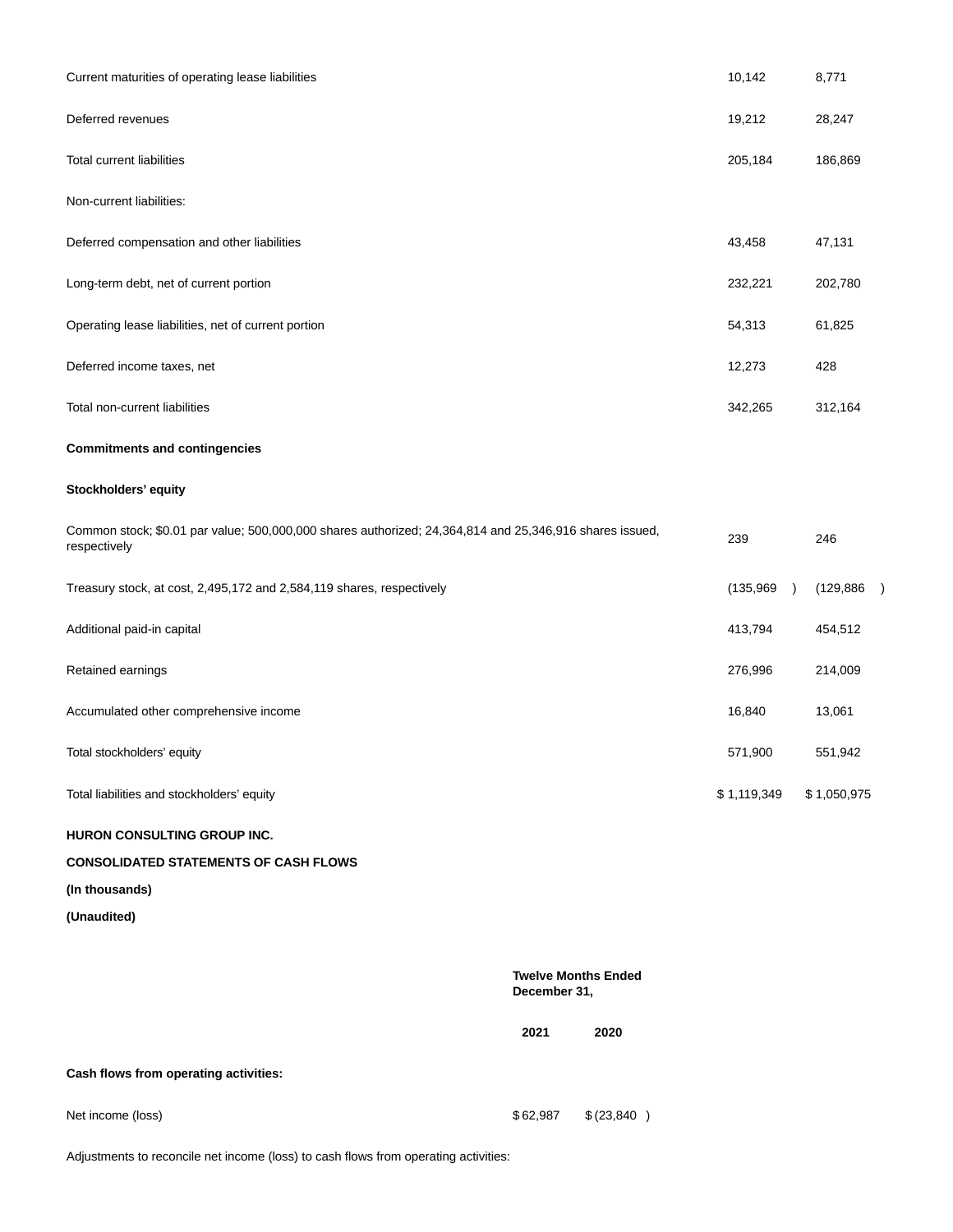| Depreciation and amortization                                                    | 25,978    |               | 30,222    |               |
|----------------------------------------------------------------------------------|-----------|---------------|-----------|---------------|
| Non-cash lease expense                                                           | 6,967     |               | 7,763     |               |
| Lease impairment charges                                                         |           |               | 13,217    |               |
| Share-based compensation                                                         | 25,857    |               | 24,081    |               |
| Amortization of debt discount and issuance costs                                 | 794       |               | 793       |               |
| Goodwill impairment charges                                                      |           |               | 59,816    |               |
| Allowances for doubtful accounts                                                 | 13        |               | 1,050     |               |
| Deferred income taxes                                                            | 12,480    |               | (9, 859)  |               |
| (Gain) loss on sales of businesses, excluding transaction costs                  | (32,824)  |               | 1,603     |               |
| Change in fair value of contingent consideration liabilities                     | 173       |               |           |               |
| Change in fair value of preferred stock investment                               |           |               | (1,667)   |               |
| Other, net                                                                       | (421)     | $\mathcal{L}$ | (25)      |               |
| Changes in operating assets and liabilities, net of acquisition and divestiture: |           |               |           |               |
| (Increase) decrease in receivables from clients, net                             | (39, 845) |               | 33,051    |               |
| (Increase) decrease in unbilled services, net                                    | (38, 820) |               | 18,876    |               |
| (Increase) decrease in current income tax receivable / payable, net              | (2,723)   | $\lambda$     | (3,662)   | $\mathcal{E}$ |
| (Increase) decrease in other assets                                              | (2,670)   | $\lambda$     | (11, 972) |               |
| Increase (decrease) in accounts payable and other liabilities                    | 10,394    |               | (7,786)   | ⟩             |
| Increase (decrease) in accrued payroll and related benefits                      | (2,636)   | $\lambda$     | (1, 169)  | $\mathcal{E}$ |
| Increase (decrease) in deferred revenues                                         | (7, 717)  | $\lambda$     | 6,246     |               |
| Net cash provided by operating activities                                        | 17,987    |               | 136,738   |               |
| Cash flows from investing activities:                                            |           |               |           |               |
| Purchases of property and equipment                                              | (10, 871) |               | (8, 125)  | ⟩             |
| Investment in life insurance policies                                            | (1,245)   | $\lambda$     | (2, 462)  | $\lambda$     |
| Purchases of businesses, net of cash acquired                                    | (44, 819) |               | (8,701)   | $\mathcal{E}$ |
| Purchase of investment securities                                                |           |               | (13,000)  |               |
| Capitalization of internally developed software costs                            | (4,889)   | $\lambda$     | (8,272)   |               |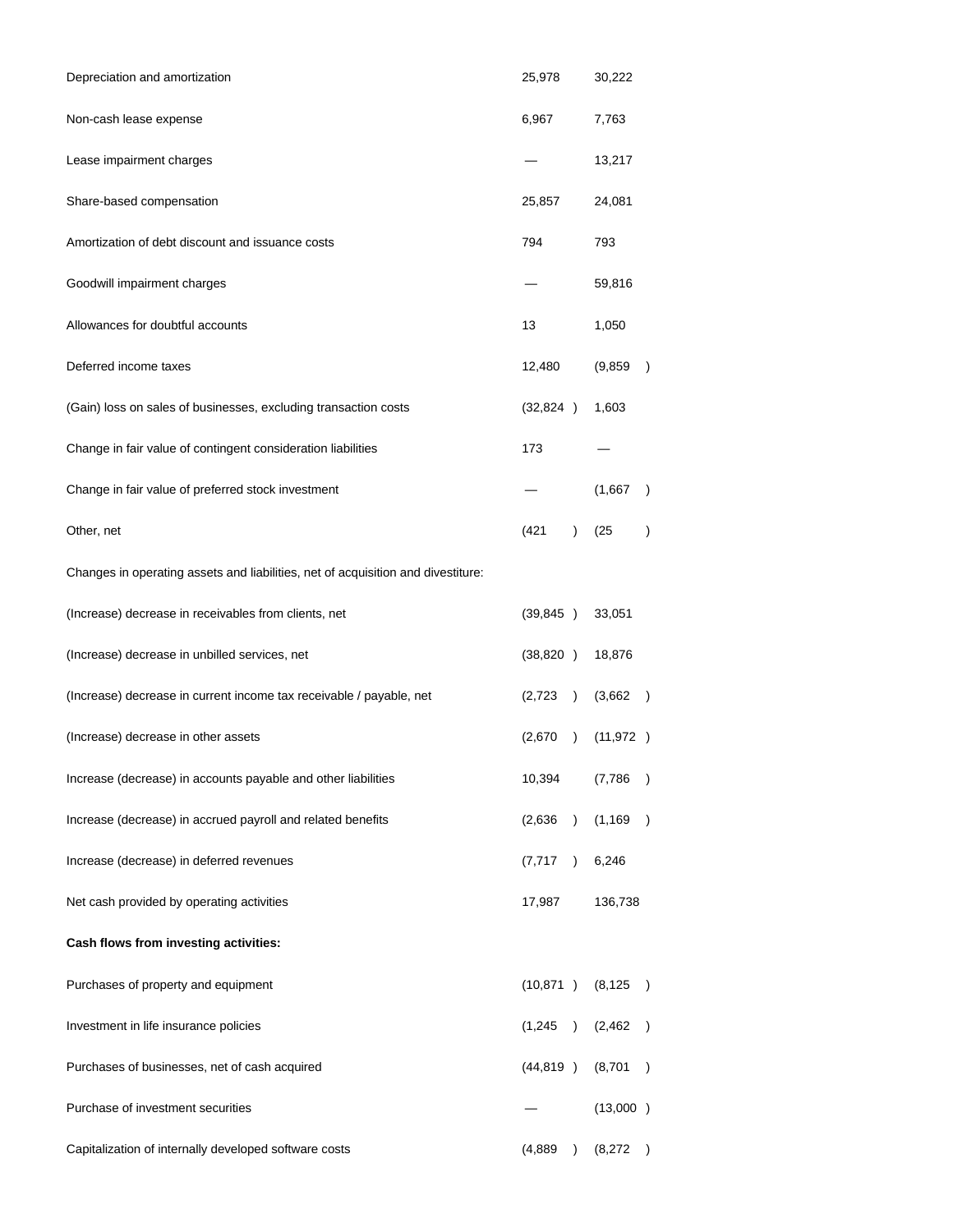| Proceeds from sale of property and equipment         | 408        | 25                        |
|------------------------------------------------------|------------|---------------------------|
| Divestiture of businesses, net of cash sold          | 41,273     | (1, 499)<br>$\rightarrow$ |
| Net cash used in investing activities                | (20, 143)  | (42,034)                  |
| Cash flows from financing activities:                |            |                           |
| Proceeds from exercise of stock options              | 804        | 1,003                     |
| Shares redeemed for employee tax withholdings        | (10, 103)  | (7,903)<br>$\rightarrow$  |
| Share repurchases                                    | (64, 612)  | (27, 141)                 |
| Proceeds from bank borrowings                        | 235,000    | 283,000                   |
| Repayments of bank borrowings                        | (205, 499) | (288, 574)                |
| Net cash used in financing activities                | (44, 410)  | (39, 615)                 |
| Effect of exchange rate changes on cash              | 170        | 484                       |
| Net increase (decrease) in cash and cash equivalents | (46,396)   | 55,573                    |
| Cash and cash equivalents at beginning of the period | 67,177     | 11,604                    |
| Cash and cash equivalents at end of the period       | \$20,781   | \$67,177                  |

## **HURON CONSULTING GROUP INC. SEGMENT OPERATING RESULTS AND OTHER OPERATING DATA (Unaudited)**

In conjunction with the company's continuous evaluation of the appropriate level of disaggregation of revenues as the company's business evolves and in consideration of a group hire of approximately 300 employees in the company's Healthcare Managed Services solution within its Healthcare segment in the second quarter of 2021, the company began assessing its operating performance by the following three employee types: billable consultants, full-time equivalents, and Healthcare Managed Services employees. The other operating data previously reported for the three and twelve months ended December 31, 2020 was revised below to reflect this change. This change has no impact on the company's consolidated total revenues or total revenues by segment.

|                                                              | <b>Three Months Ended</b><br>December 31, |           |      |          | Percent<br><b>Increase</b> |            |   |
|--------------------------------------------------------------|-------------------------------------------|-----------|------|----------|----------------------------|------------|---|
| Segment and Consolidated Operating Results (in thousands):   |                                           | 2021      |      | 2020     |                            | (Decrease) |   |
| Healthcare:                                                  |                                           |           |      |          |                            |            |   |
| Revenues                                                     |                                           | \$103,653 |      | \$85,097 |                            | 21.8       | % |
| Operating income                                             |                                           | \$25,647  |      | \$24,094 |                            | 6.4        | % |
| Segment operating income as a percentage of segment revenues |                                           | 24.7      | $\%$ | 28.3     | %                          |            |   |

#### **Business Advisory:**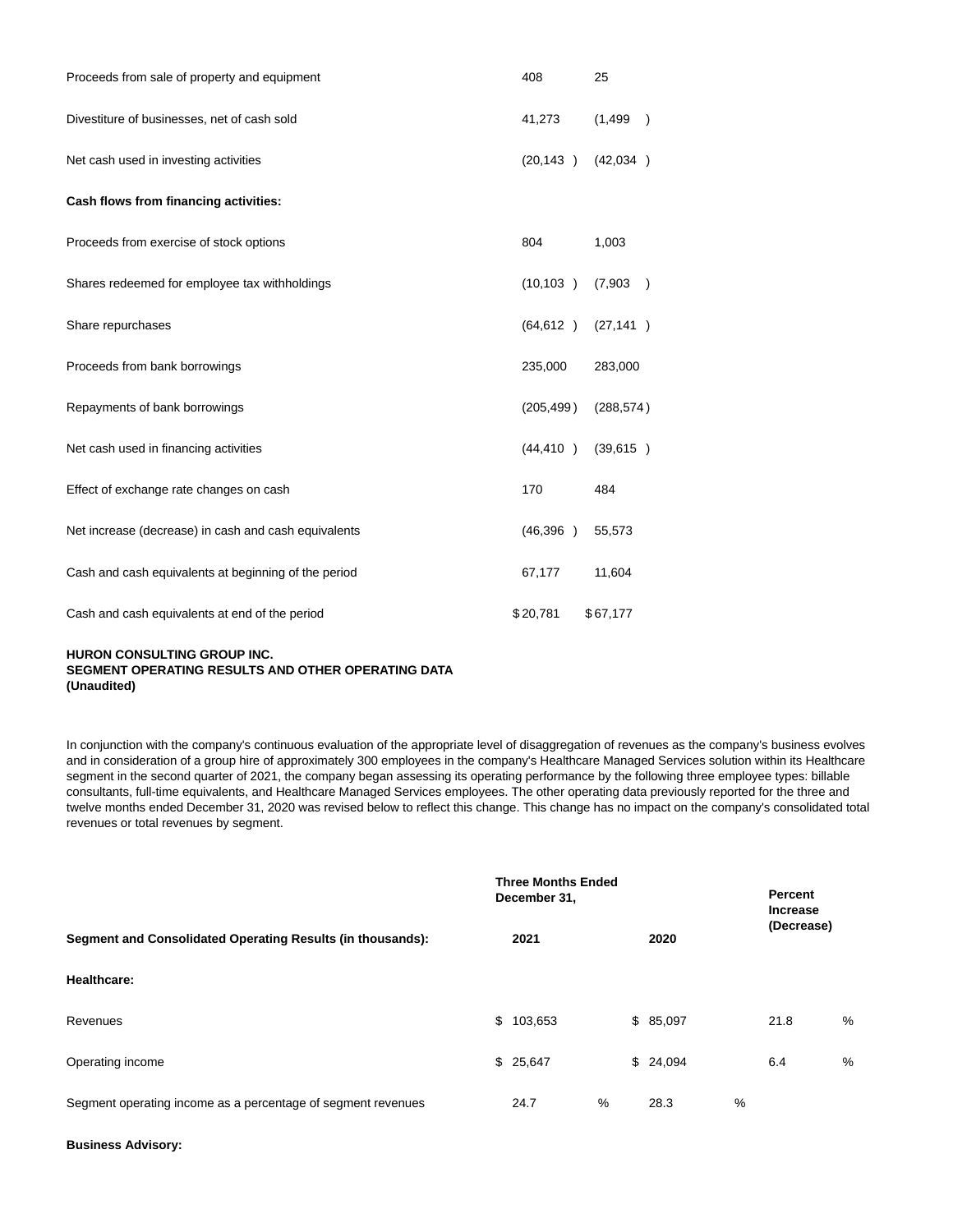| Revenues                                                     | \$77,922   |      | \$ 65,938    |               | 18.2    | $\%$ |
|--------------------------------------------------------------|------------|------|--------------|---------------|---------|------|
| Operating income                                             | \$10,952   |      | \$<br>10,740 |               | 2.0     | $\%$ |
| Segment operating income as a percentage of segment revenues | 14.1       | $\%$ | 16.3         | $\%$          |         |      |
| <b>Education:</b>                                            |            |      |              |               |         |      |
| Revenues                                                     | \$66,719   |      | \$47,312     |               | 41.0    | $\%$ |
| Operating income                                             | \$15,561   |      | \$5,711      |               | 172.5   | $\%$ |
| Segment operating income as a percentage of segment revenues | 23.3       | $\%$ | 12.1         | $\%$          |         |      |
| <b>Total Company:</b>                                        |            |      |              |               |         |      |
| Revenues                                                     | \$ 248,294 |      | \$198,347    |               | 25.2    | $\%$ |
| Reimbursable expenses                                        | 12,442     |      | 1,754        |               | N/M     |      |
| Total revenues and reimbursable expenses                     | \$ 260,736 |      | \$200,101    |               | 30.3    | $\%$ |
| <b>Statements of Operations reconciliation:</b>              |            |      |              |               |         |      |
| Segment operating income                                     | \$52,160   |      | \$40,545     |               | 28.6    | $\%$ |
| Items not allocated at the segment level:                    |            |      |              |               |         |      |
| Other operating expenses                                     | 36,836     |      | 47,429       |               | (22.3)  | ) %  |
| Litigation and other losses                                  | 75         |      |              |               | N/M     |      |
| Depreciation and amortization                                | 5,085      |      | 5,770        |               | (11.9)  | ) %  |
| Total operating income (loss)                                | 10,164     |      | (12, 654)    | $\lambda$     | N/M     |      |
| Other income                                                 | 30,985     |      | 1,808        |               | N/M     |      |
| Income (loss) from continuing operations before taxes        | \$41,149   |      | \$(10, 846)  | $\mathcal{E}$ | N/M     |      |
| <b>Other Operating Data:</b>                                 |            |      |              |               |         |      |
| Number of billable consultants (at period end) (2):          |            |      |              |               |         |      |
| Healthcare                                                   | 869        |      | 820          |               | $6.0\,$ | $\%$ |
| <b>Business Advisory</b>                                     | 1,116      |      | 1,051        |               | 6.2     | $\%$ |
| Education                                                    | 901        |      | 737          |               | 22.3    | $\%$ |
| Total                                                        | 2,886      |      | 2,608        |               | 10.7    | $\%$ |

**Average number of billable consultants (for the period) (2):**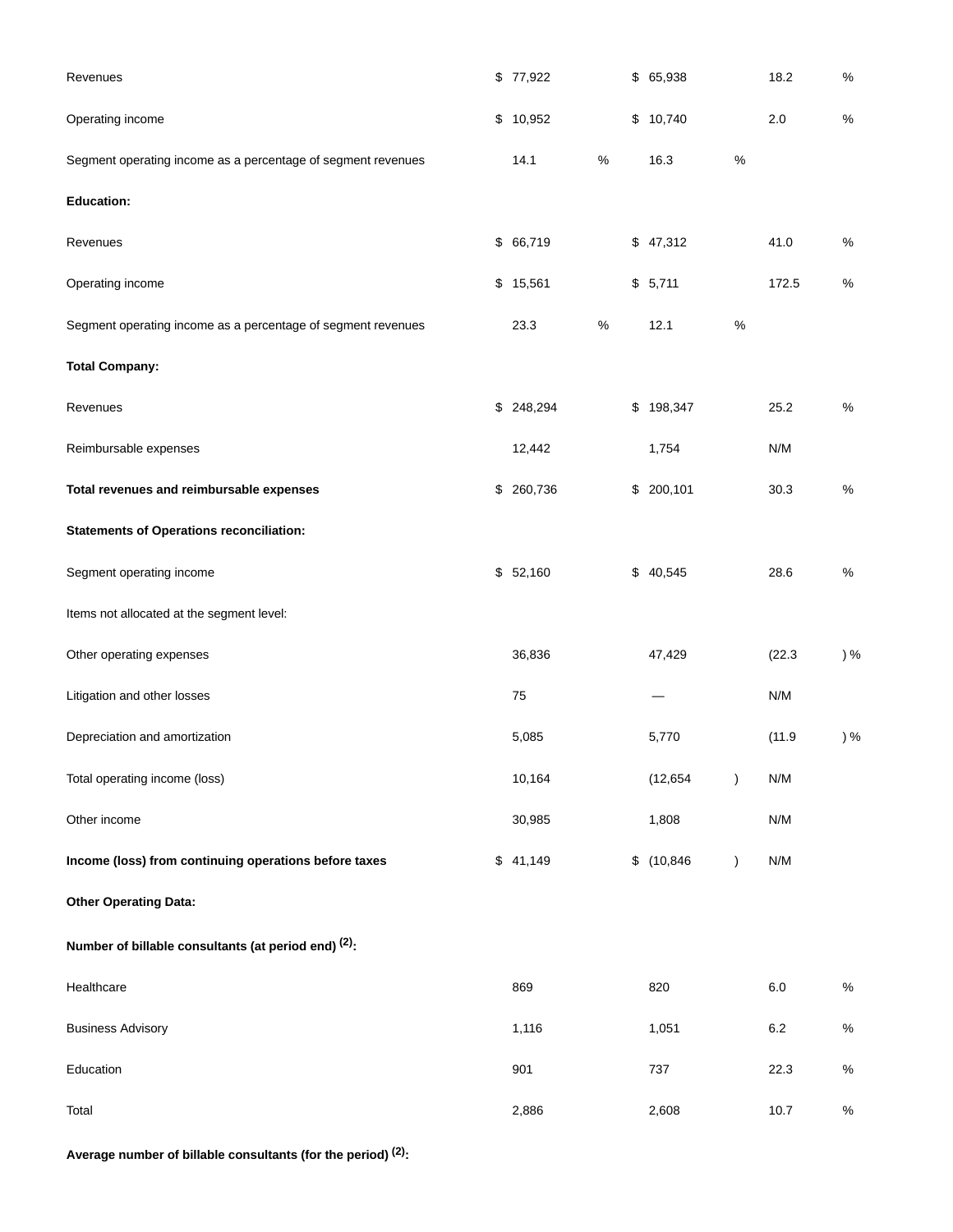| Healthcare               | 866   | 834   |
|--------------------------|-------|-------|
| <b>Business Advisory</b> | 1,148 | 1,028 |
| Education                | 866   | 764   |
| Total                    | 2,880 | 2,626 |

**HURON CONSULTING GROUP INC.**

# **SEGMENT OPERATING RESULTS AND OTHER OPERATING DATA (CONTINUED)**

|                                                               | December 31, | <b>Three Months Ended</b> |
|---------------------------------------------------------------|--------------|---------------------------|
| <b>Other Operating Data (continued):</b>                      | 2021         | 2020                      |
| Billable consultant utilization rate (3):                     |              |                           |
| Healthcare                                                    | 70.1         | %<br>65.1 %               |
| <b>Business Advisory</b>                                      | 68.3         | %<br>71.6 %               |
| Education                                                     | 72.1         | %<br>66.1 %               |
| Total                                                         | 70.0         | %<br>68.0 %               |
| Billable consultant average billing rate per hour (4):        |              |                           |
| Healthcare                                                    | \$276        | \$261                     |
| Business Advisory (5)                                         | \$219        | \$189                     |
| Education                                                     | \$201        | \$179                     |
| Total <sup>(5)</sup>                                          | \$231        | \$206                     |
| Revenue per billable consultant (in thousands):               |              |                           |
| Healthcare                                                    | \$84         | \$69                      |
| <b>Business Advisory</b>                                      | \$64         | \$60                      |
| Education                                                     | \$63         | \$53                      |
| Total                                                         | \$69         | \$61                      |
| Average number of full-time equivalents (for the period) (6): |              |                           |
| Healthcare                                                    | 153          | 183                       |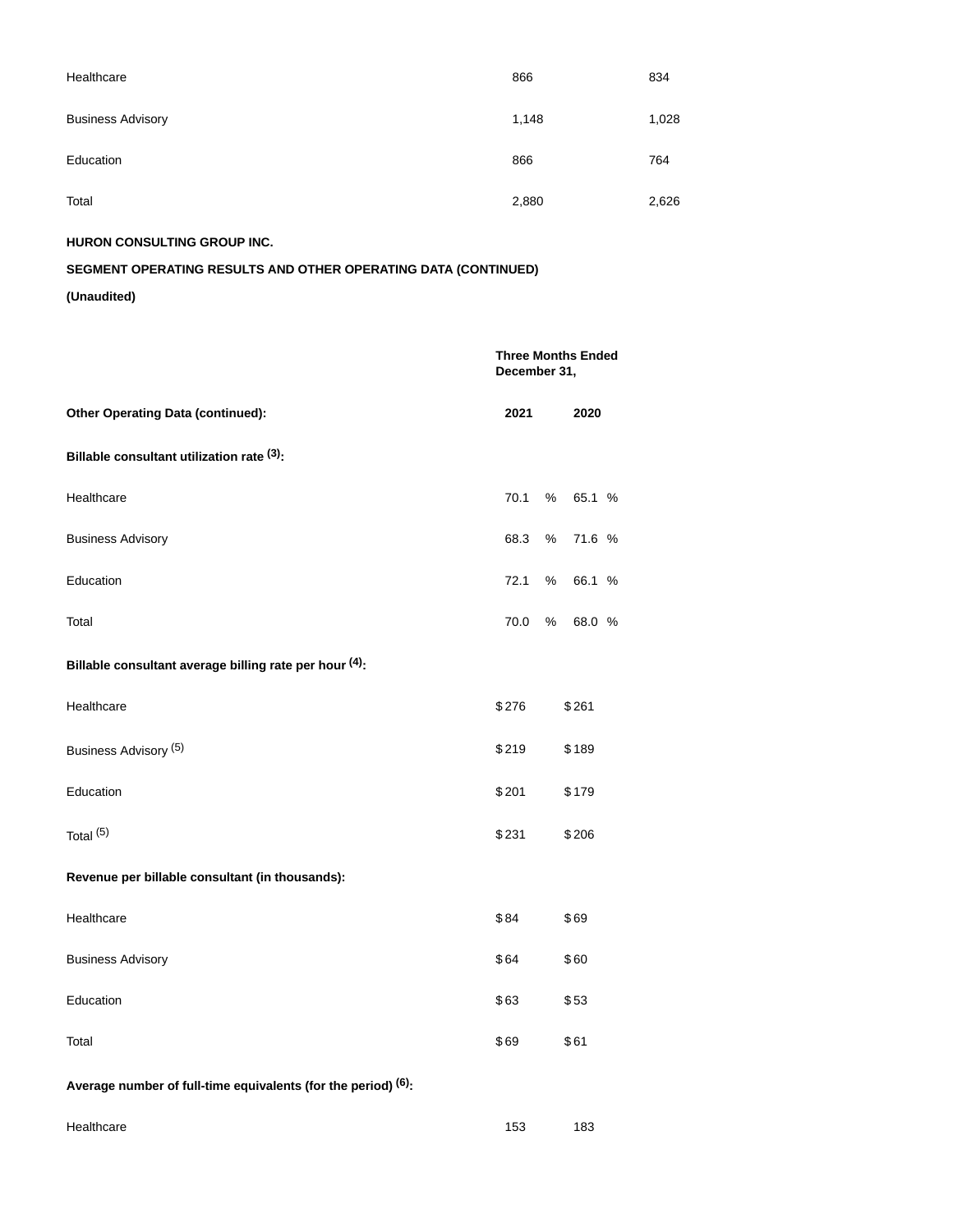| <b>Business Advisory</b>                                                 | 61       | 40      |
|--------------------------------------------------------------------------|----------|---------|
| Education                                                                | 87       | 40      |
| Total                                                                    | 301      | 263     |
| Revenue per full-time equivalent (in thousands):                         |          |         |
| Healthcare                                                               | \$124    | \$110   |
| <b>Business Advisory</b>                                                 | \$75     | \$94    |
| Education                                                                | \$144    | \$170   |
| Total                                                                    | \$120    | \$117   |
| Healthcare Managed Services <sup>(7)</sup> :                             |          |         |
| Total revenues (in thousands)                                            | \$12,309 | \$7,171 |
| Average number of Healthcare Managed Services employees (for the period) | 513      | 92      |
| <b>HURON CONSULTING GROUP INC.</b>                                       |          |         |

# **SEGMENT OPERATING RESULTS AND OTHER OPERATING DATA (CONTINUED)**

|                                                              | <b>Twelve Months Ended</b><br>December 31, | <b>Percent</b><br><b>Increase</b> |            |      |
|--------------------------------------------------------------|--------------------------------------------|-----------------------------------|------------|------|
| Segment and Consolidated Operating Results (in thousands):   | 2021                                       | 2020                              | (Decrease) |      |
| <b>Healthcare:</b>                                           |                                            |                                   |            |      |
| Revenues                                                     | \$377,577                                  | \$353,437                         | 6.8        | $\%$ |
| Operating income                                             | \$104,010                                  | \$94,925                          | 9.6        | %    |
| Segment operating income as a percentage of segment revenues | 27.5<br>%                                  | %<br>26.9                         |            |      |
| <b>Business Advisory:</b>                                    |                                            |                                   |            |      |
| Revenues                                                     | \$291,663                                  | \$267,361                         | 9.1        | $\%$ |
| Operating income                                             | \$48,236                                   | \$48,046                          | 0.4        | %    |
| Segment operating income as a percentage of segment revenues | 16.5<br>$\%$                               | 18.0<br>$\frac{0}{0}$             |            |      |
| <b>Education:</b>                                            |                                            |                                   |            |      |
| Revenues                                                     | \$236,400                                  | \$223,329                         | 5.9        | %    |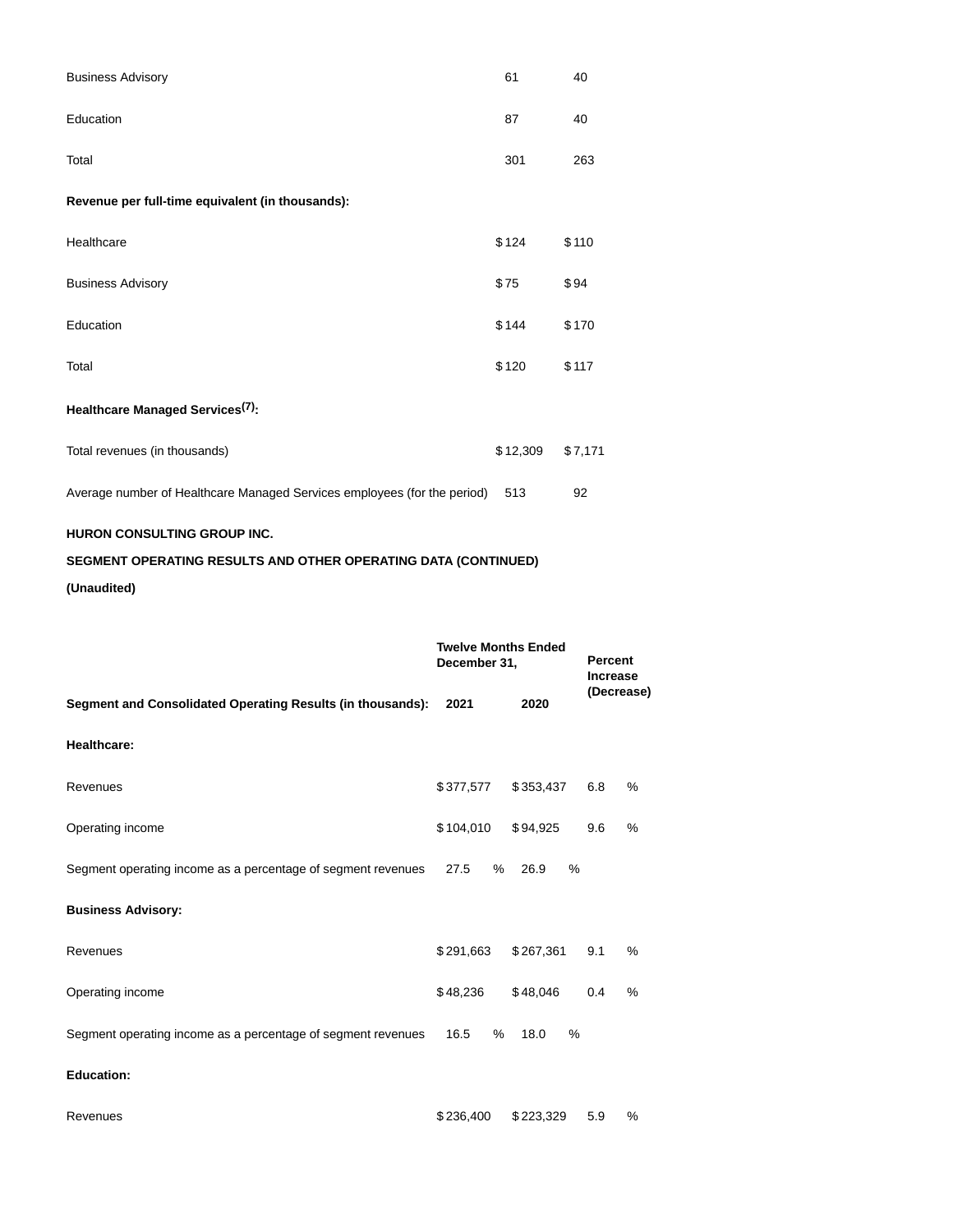| Operating income                                             | \$52,772     | \$47,503           | 11.1     | %   |
|--------------------------------------------------------------|--------------|--------------------|----------|-----|
| Segment operating income as a percentage of segment revenues | $\%$<br>22.3 | 21.3<br>$\%$       |          |     |
| <b>Total Company:</b>                                        |              |                    |          |     |
| Revenues                                                     | \$905,640    | \$844,127          | 7.3      | %   |
| Reimbursable expenses                                        | 21,318       | 26,887             | (20.7) % |     |
| Total revenues and reimbursable expenses                     | \$926,958    | \$871,014          | 6.4      | %   |
| <b>Statements of Operations reconciliation:</b>              |              |                    |          |     |
| Segment operating income                                     | \$205,018    | \$190,474          | 7.6      | %   |
| Items not allocated at the segment level:                    |              |                    |          |     |
| Other operating expenses                                     | 131,372      | 135,255            | (2.9)    | ) % |
| Litigation and other losses (gains)                          | 173          | (150)<br>$\lambda$ | N/M      |     |
| Depreciation and amortization                                | 20,634       | 24,405             | (15.5) % |     |
| Goodwill impairment charges (1)                              |              | 59,816             | N/M      |     |
| Total operating income (loss)                                | 52,839       | (28, 852)          | N/M      |     |
| Other income (expense), net                                  | 27,197       | (5,021)            | N/M      |     |
| Income (loss) from continuing operations before taxes        | \$80,036     | \$ (33,873)        | N/M      |     |
| <b>Other Operating Data:</b>                                 |              |                    |          |     |
| Number of billable consultants (at period end) (2):          |              |                    |          |     |
| Healthcare                                                   | 869          | 820                | 6.0      | %   |
| <b>Business Advisory</b>                                     | 1,116        | 1,051              | 6.2      | %   |
| Education                                                    | 901          | 737                | 22.3     | %   |
| Total                                                        | 2,886        | 2,608              | 10.7     | %   |
| Average number of billable consultants (for the period) (2): |              |                    |          |     |
| Healthcare                                                   | 822          | 863                |          |     |
| <b>Business Advisory</b>                                     | 1,115        | 962                |          |     |
| Education                                                    | 779          | 775                |          |     |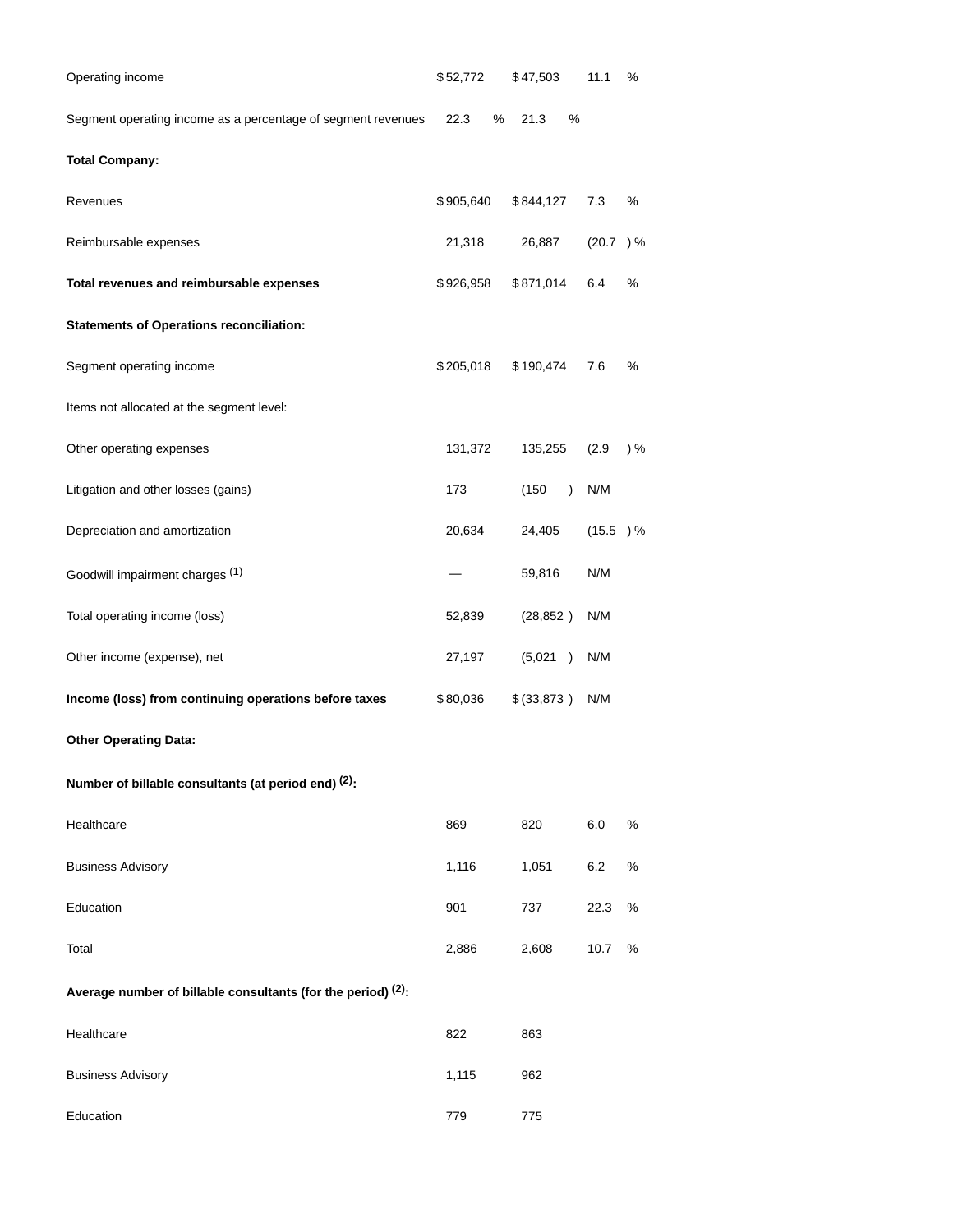## **HURON CONSULTING GROUP INC.**

# **SEGMENT OPERATING RESULTS AND OTHER OPERATING DATA (CONTINUED)**

|                                                               |       | <b>Twelve Months Ended</b><br>December 31, |   |  |  |  |
|---------------------------------------------------------------|-------|--------------------------------------------|---|--|--|--|
| <b>Other Operating Data (continued):</b>                      |       | 2020                                       |   |  |  |  |
| Billable consultant utilization rate (3):                     |       |                                            |   |  |  |  |
| Healthcare                                                    | 72.0  | %<br>69.0                                  | % |  |  |  |
| <b>Business Advisory</b>                                      | 69.1  | 72.4<br>%                                  | % |  |  |  |
| Education                                                     | 73.0  | %<br>70.3                                  | % |  |  |  |
| Total                                                         | 71.1  | %<br>70.7                                  | % |  |  |  |
| Billable consultant average billing rate per hour (4):        |       |                                            |   |  |  |  |
| Healthcare                                                    | \$243 | \$227                                      |   |  |  |  |
| Business Advisory <sup>(5)</sup>                              | \$198 | \$195                                      |   |  |  |  |
| Education                                                     | \$190 | \$187                                      |   |  |  |  |
| Total <sup>(5)</sup>                                          | \$209 | \$202                                      |   |  |  |  |
| Revenue per billable consultant (in thousands):               |       |                                            |   |  |  |  |
| Healthcare                                                    | \$305 | \$272                                      |   |  |  |  |
| <b>Business Advisory</b>                                      | \$246 | \$264                                      |   |  |  |  |
| Education                                                     | \$253 | \$247                                      |   |  |  |  |
| Total                                                         | \$266 | \$262                                      |   |  |  |  |
| Average number of full-time equivalents (for the period) (6): |       |                                            |   |  |  |  |
| Healthcare                                                    | 153   | 187                                        |   |  |  |  |
| <b>Business Advisory</b>                                      | 52    | 30                                         |   |  |  |  |
| Education                                                     | 53    | 52                                         |   |  |  |  |
| Total                                                         | 258   | 269                                        |   |  |  |  |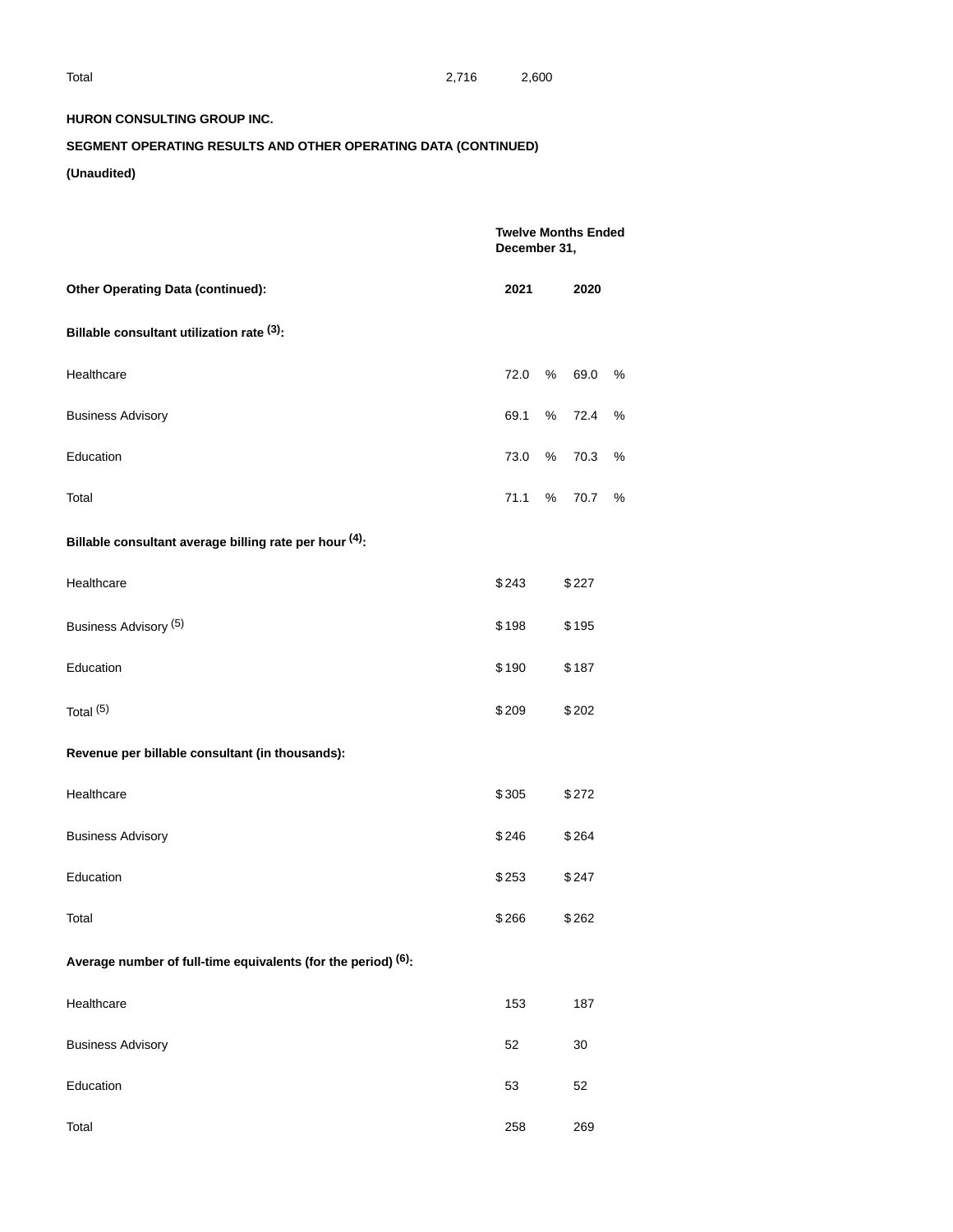#### **Revenue per full-time equivalent (in thousands):**

| Healthcare                                                               | \$518    | \$481    |
|--------------------------------------------------------------------------|----------|----------|
| <b>Business Advisory</b>                                                 | \$343    | \$455    |
| Education                                                                | \$743    | \$618    |
| Total                                                                    | \$528    | \$504    |
| Healthcare Managed Services <sup>(7)</sup> :                             |          |          |
| Total revenues (in thousands)                                            | \$47,718 | \$28,663 |
| Average number of Healthcare Managed Services employees (for the period) | 382      | 91       |

(1) The non-cash goodwill impairment charges are not allocated at the segment level because the underlying goodwill asset is reflective of our corporate investment in the segments. We do not include the impact of goodwill impairment charges in our evaluation of segment performance.

(2) Consists of our consulting professionals who provide consulting services and generate revenues based on the number of hours worked.

(3) period by the total available working hours for these consultants during the same period, assuming a forty-hour work week, less paid holidays and Utilization rate for billable consultants is calculated by dividing the number of hours billable consultants worked on client assignments during a vacation days.

Average billing rate per hour for our billable consultants is calculated by dividing revenues for a period by the number of hours worked on client  $(4)$ assignments during the same period.

(5) per hour for the Business Advisory segment would have been \$243 and \$203 for the three months ended December 31, 2021 and 2020, The Business Advisory segment includes operations of Huron Eurasia India. Absent the impact of Huron Eurasia India, the average billing rate respectively; and \$216 and \$213 for the twelve months ended December 31, 2021 and 2020, respectively.

Absent the impact of Huron Eurasia India, Huron's consolidated average billing rate per hour would have been \$240 and \$213 for the three months ended December 31, 2021 and 2020, respectively; and \$216 and 209 for the twelve months ended December 31, 2021 and 2020.

(6) Consists of coaches and their support staff within the Culture and Organizational Excellence solution, consultants who work variable schedules as<br>needed by eligate, and full time employees who provide estimate support needed by clients, and full-time employees who provide software support and maintenance services to clients.

(7) Consists of employees who manage and provide revenue cycle billing, collections, insurance verification and change integrity services to our<br>
(7) Inself have alleated healthcare clients.

N/M - Not Meaningful

 $\_$ 

### **HURON CONSULTING GROUP INC.**

## **RECONCILIATION OF NET INCOME (LOSS) FROM CONTINUING OPERATIONS**

## **TO ADJUSTED EARNINGS BEFORE INTEREST, TAXES, DEPRECIATION AND AMORTIZATION (8)**

**(In thousands)**

**(Unaudited)**

**Three Months Ended December 31,**

**Twelve Months Ended December 31,**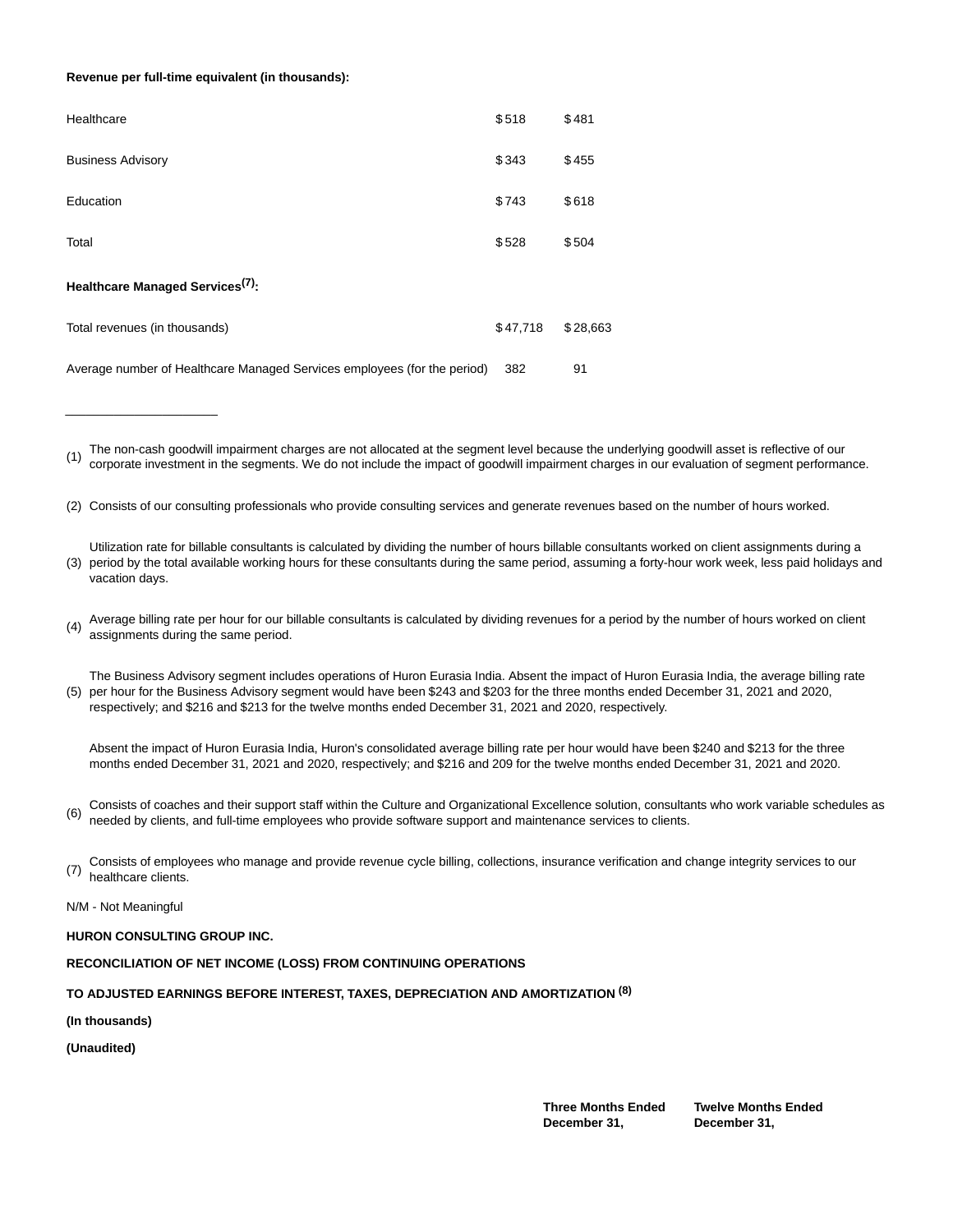|                                                                                           |                                                               | 2021                |      | 2020         |           | 2021       |      | 2020       |               |
|-------------------------------------------------------------------------------------------|---------------------------------------------------------------|---------------------|------|--------------|-----------|------------|------|------------|---------------|
| <b>Revenues</b>                                                                           |                                                               | \$248,294           |      | \$198,347    |           | \$905,640  |      | \$844,127  |               |
| Net income (loss) from continuing operations                                              |                                                               | \$31,058            |      | \$(6,104)    |           | \$62,987   |      | \$(23,718) |               |
| Add back:                                                                                 |                                                               |                     |      |              |           |            |      |            |               |
| Income tax expense (benefit)                                                              |                                                               | 10,091              |      | (4,742)      |           | 17,049     |      | (10, 155)  |               |
| Interest expense, net of interest income                                                  |                                                               | 2,185               |      | 1,776        |           | 8,150      |      | 9,292      |               |
| Depreciation and amortization                                                             |                                                               | 6,707               |      | 7,156        |           | 26,347     |      | 29,644     |               |
| Earnings (loss) before interest, taxes, depreciation and amortization (EBITDA) (8) 50,041 |                                                               |                     |      | (1,914)      |           | 114,533    |      | 5,063      |               |
| Add back:                                                                                 |                                                               |                     |      |              |           |            |      |            |               |
| Restructuring and other charges                                                           |                                                               | 9,235               |      | 18,748       |           | 12,401     |      | 21,374     |               |
| Litigation and other losses (gains)                                                       |                                                               | 100                 |      |              |           | 198        |      | (150)      | $\rightarrow$ |
| Unrealized gain on preferred stock investment                                             |                                                               |                     |      | (1,667)      |           |            |      | (1,667)    |               |
| Goodwill impairment charges                                                               |                                                               |                     |      |              |           |            |      | 59,816     |               |
| (Gain) loss on sale of businesses                                                         |                                                               | (31,510)            |      | 1,501        |           | (31,510)   |      | 1,603      |               |
| Transaction-related expenses                                                              |                                                               | 1,447               |      | 695          |           | 1,782      |      | 1,132      |               |
| Foreign currency transaction losses (gains), net                                          |                                                               | 21                  |      | (276)        | $\lambda$ | 419        |      | (31)       | $\lambda$     |
| Adjusted EBITDA <sup>(8)</sup>                                                            |                                                               | \$29,334            |      | \$17,087     |           | \$97,823   |      | \$87,140   |               |
| Adjusted EBITDA as a percentage of revenues (8)                                           |                                                               | 11.8                | %    | 8.6          | %         | 10.8       | $\%$ | 10.3       | %             |
| HURON CONSULTING GROUP INC.                                                               |                                                               |                     |      |              |           |            |      |            |               |
| RECONCILIATION OF NET INCOME (LOSS) FROM CONTINUING OPERATIONS                            |                                                               |                     |      |              |           |            |      |            |               |
| TO ADJUSTED NET INCOME FROM CONTINUING OPERATIONS (8)                                     |                                                               |                     |      |              |           |            |      |            |               |
| (In thousands, except per share amounts)                                                  |                                                               |                     |      |              |           |            |      |            |               |
| (Unaudited)                                                                               |                                                               |                     |      |              |           |            |      |            |               |
|                                                                                           | <b>Three Months Ended Twelve Months Ended</b><br>December 31, |                     |      | December 31, |           |            |      |            |               |
|                                                                                           | 2021                                                          | 2020                | 2021 |              | 2020      |            |      |            |               |
| Net income (loss) from continuing operations                                              | \$31,058                                                      | $$(6,104)$ \$62,987 |      |              |           | \$(23,718) |      |            |               |

**Weighted average shares - diluted** 21,466 21,903 21,809 21,882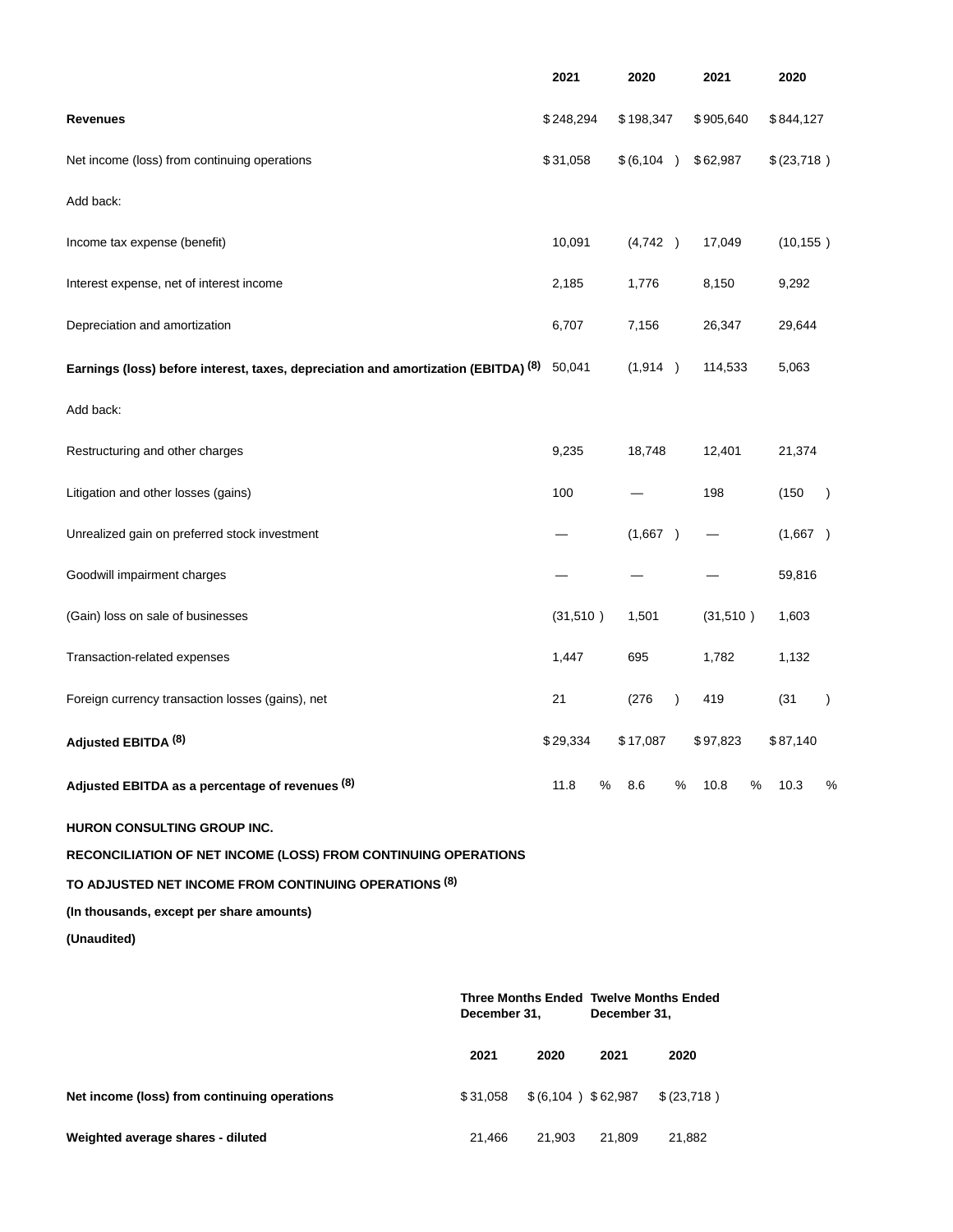| Diluted earnings (loss) per share from continuing operations               | \$1.45    | \$ (0.28) | 32.89    | \$(1.08)  | $\lambda$ |
|----------------------------------------------------------------------------|-----------|-----------|----------|-----------|-----------|
| Add back:                                                                  |           |           |          |           |           |
| Amortization of intangible assets                                          | 2,328     | 3,138     | 9,251    | 12,696    |           |
| Restructuring and other charges                                            | 9,235     | 18,748    | 12,401   | 21,374    |           |
| Litigation and other losses (gains)                                        | 100       |           | 198      | (150)     | $\lambda$ |
| Goodwill impairment charges                                                |           |           |          | 59,816    |           |
| Unrealized gain on preferred stock investment                              |           | (1,667)   |          | (1,667)   |           |
| (Gain) loss on sale of businesses                                          | (31,510)  | 1,501     | (31,510) | 1,603     |           |
| Transaction-related expenses                                               | 1,447     | 695       | 1,782    | 1,132     |           |
| Tax effect of adjustments                                                  | 4,530     | (6, 158)  | 1,742    | (23, 199) |           |
| Total adjustments, net of tax                                              | (13, 870) | 16,257    | (6, 136) | 71,605    |           |
| Adjusted net income from continuing operations (8)                         | \$17,188  | \$10,153  | \$56,851 | \$47,887  |           |
| Adjusted weighted average shares - diluted (9)                             | 21,466    | 22,323    | 21,809   | 22,299    |           |
| Adjusted diluted earnings per share from continuing operations (8) \$ 0.80 |           | \$0.45    | \$2.61   | \$2.15    |           |

In evaluating the company's financial performance and outlook, management uses earnings before interest, taxes, depreciation and amortization ("EBITDA"), adjusted EBITDA, adjusted EBITDA as a percentage of revenues, adjusted net income from continuing operations, and adjusted diluted earnings per share from continuing operations, which are non-GAAP measures. Management uses these non-GAAP financial measures to gain an understanding of the company's comparative operating performance (when comparing such results with previous periods or forecasts). These non-GAAP financial measures are used by management in their financial and operating decision making because management believes they reflect the company's ongoing business in a manner that allows for meaningful period-to-period comparisons. Management also uses these

(8) non-GAAP financial measures when publicly providing the company's business outlook, for internal management purposes, and as a basis for evaluating potential acquisitions and dispositions. Management believes that these non-GAAP financial measures provide useful information to investors and others in understanding and evaluating Huron's current operating performance and future prospects in the same manner as management does, if they so choose, and in comparing in a consistent manner Huron's current financial results with Huron's past financial results. Investors should recognize that these non-GAAP measures might not be comparable to similarly titled measures of other companies. These measures should be considered in addition to, and not as a substitute for or superior to, any measure of performance, cash flows or liquidity prepared in accordance with accounting principles generally accepted in the United States.

(9) As the company reported a net loss for the three and twelve months ended December 31, 2020, GAAP diluted weighted average shares outstanding equals the basic weighted average shares outstanding for that period. The non-GAAP adjustments resulted in adjusted net income from continuing operations for the three and twelve months ended December 31, 2020. Therefore, dilutive common stock equivalents have been included in the calculation of adjusted diluted weighted average shares outstanding.

View source version on [businesswire.com:](http://businesswire.com/)<https://www.businesswire.com/news/home/20220224005438/en/>

**MEDIA CONTACT** Allie Bovis [abovis@hcg.com](mailto:abovis@hcg.com)

**INVESTOR CONTACT** John D. Kelly [investor@hcg.com](mailto:investor@hcg.com)